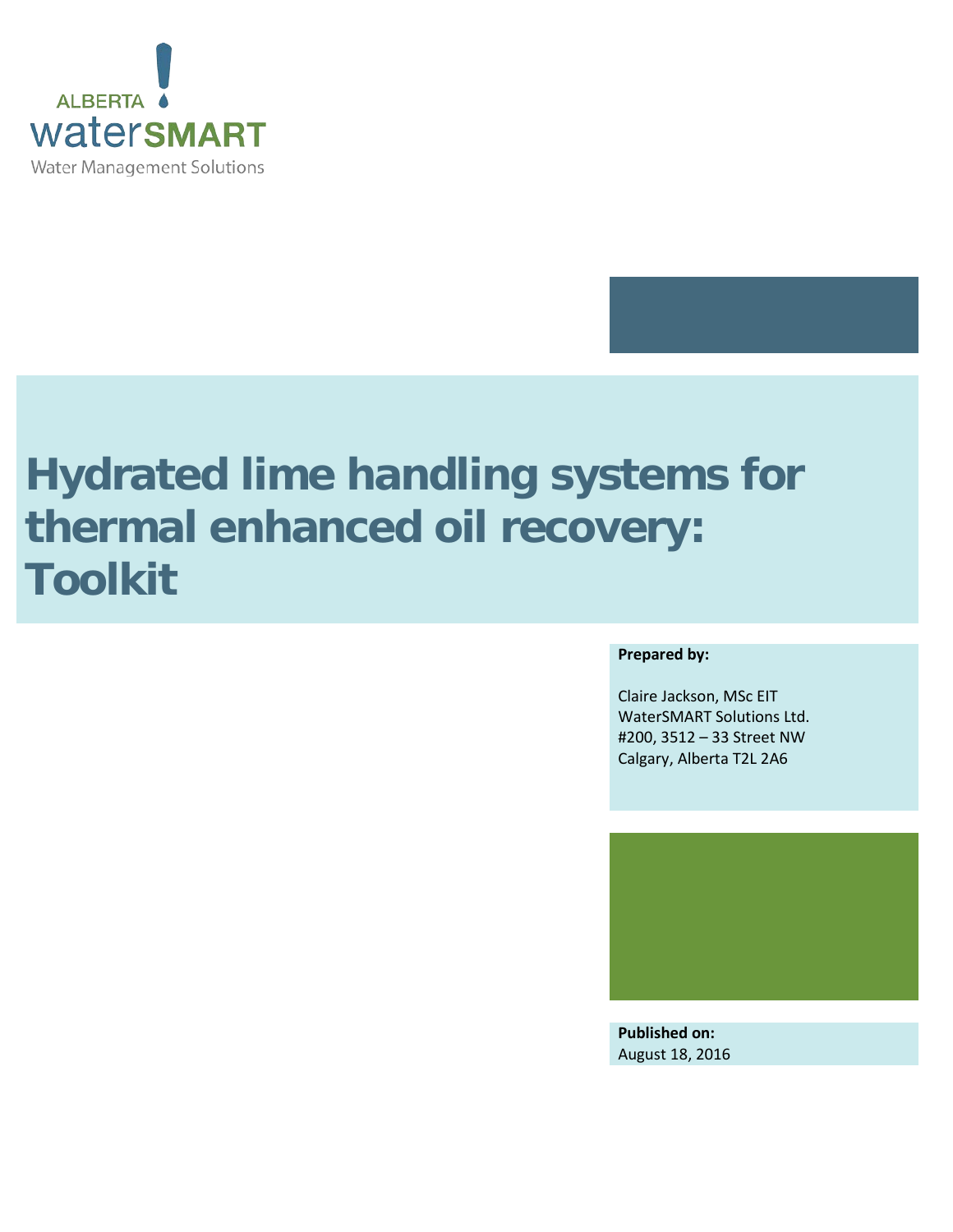

# **Contents**

| 1.0               |       |                                                                       |  |
|-------------------|-------|-----------------------------------------------------------------------|--|
| 2.0               |       |                                                                       |  |
| 2.1<br>2.2<br>2.3 |       | Commonalities and differences between lime and MgO handling systems 7 |  |
| 3.0               |       |                                                                       |  |
| 4.0               |       |                                                                       |  |
| 4.1               |       |                                                                       |  |
|                   | 4.1.1 |                                                                       |  |
|                   | 4.1.2 |                                                                       |  |
|                   | 4.1.3 |                                                                       |  |
|                   | 4.1.4 |                                                                       |  |
| 4.2               |       |                                                                       |  |
|                   | 4.2.1 |                                                                       |  |
|                   | 4.2.2 |                                                                       |  |
|                   | 4.2.3 |                                                                       |  |
|                   | 4.2.4 |                                                                       |  |
| 4.3               |       |                                                                       |  |
| 4.4               |       |                                                                       |  |
|                   | 4.4.1 |                                                                       |  |
|                   | 4.4.2 |                                                                       |  |
|                   | 4.4.3 |                                                                       |  |
|                   | 4.4.4 |                                                                       |  |
|                   | 4.4.5 |                                                                       |  |
|                   | 4.4.6 |                                                                       |  |
| 4.5               |       |                                                                       |  |
|                   | 4.5.1 |                                                                       |  |
|                   | 4.5.2 |                                                                       |  |
|                   | 4.5.3 |                                                                       |  |
| 4.6               |       |                                                                       |  |
| 5.0               |       |                                                                       |  |
| 5.1               |       |                                                                       |  |
|                   | 5.1.1 |                                                                       |  |
|                   | 5.1.2 |                                                                       |  |
|                   | 5.1.3 |                                                                       |  |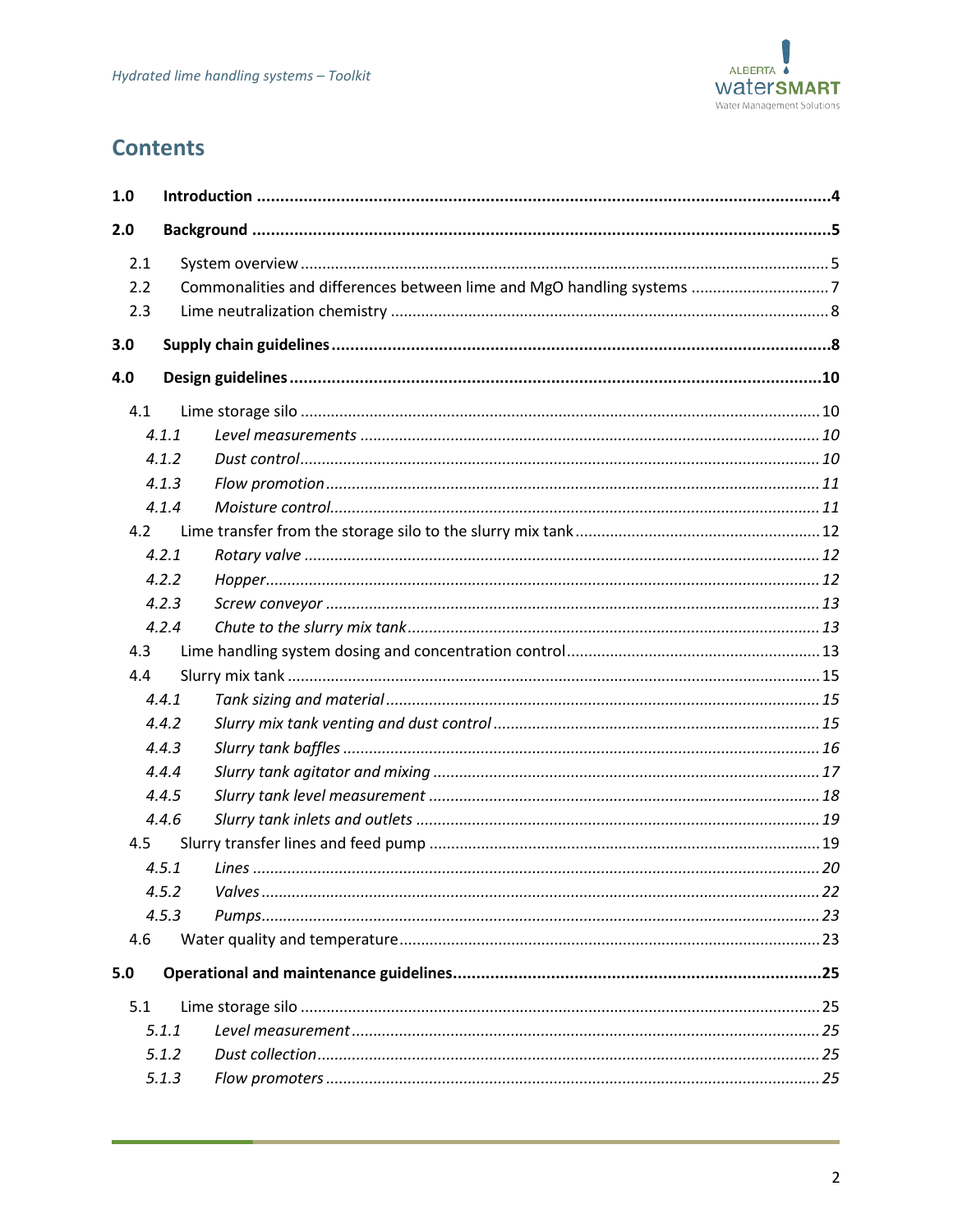

| 5.1.4            |  |  |  |
|------------------|--|--|--|
| 5.2              |  |  |  |
| 5.2.1            |  |  |  |
| 5.2.2            |  |  |  |
| 5.2.3            |  |  |  |
| 5.3              |  |  |  |
| 5.3.1            |  |  |  |
| 5.3.2            |  |  |  |
| 5.4              |  |  |  |
| 5.4.1            |  |  |  |
| 5.4.2            |  |  |  |
| 5.4.3            |  |  |  |
| 5.4.4            |  |  |  |
| 5.5 <sub>1</sub> |  |  |  |
| 5.5.1            |  |  |  |
| 5.5.2            |  |  |  |
| 5.6              |  |  |  |
| 6.0              |  |  |  |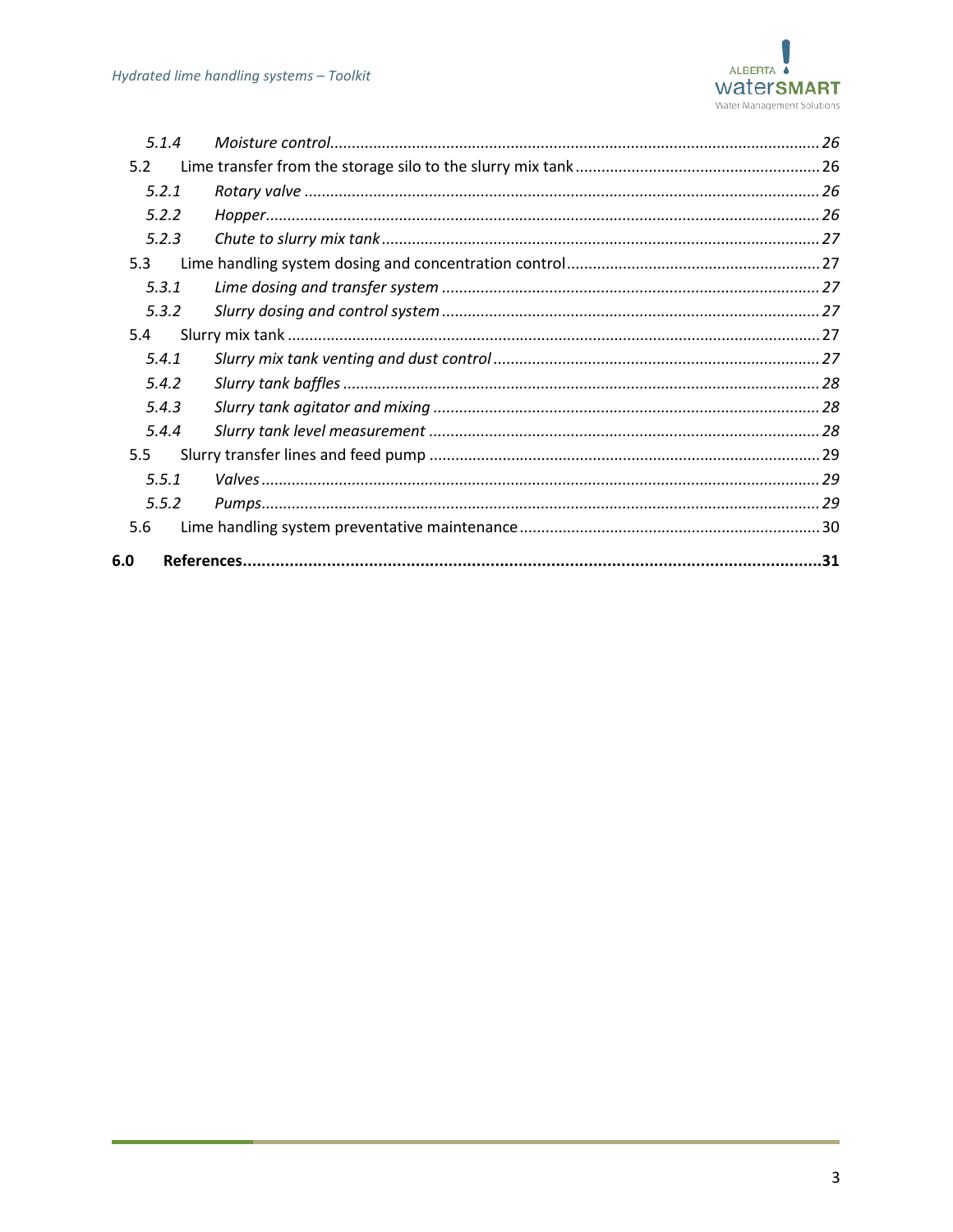

# <span id="page-3-0"></span>**1.0 Introduction**

High calcium hydrated lime  $(Ca(OH)_2)$  is commonly used in water treatment to neutralize acidic solutions and to reduce a water's hardness and associated alkalinity. Benefits of softening water include reducing dissolved minerals and scale-forming tendencies, removing heavy metals, removing certain organic compounds and total organic carbon, and reducing silica. In thermal enhanced oil recovery systems lime is used in conjunction with MgO to increase the reactor pH to facilitate silica removal, improve sludge consistency, and to reduce hardness.

As a portion of the water treatment process in the oil sands, lime is used to neutralize process water (produced water and makeup water), to meet requirements for boiler feed water quality. The majority of thermal enhanced oil recovery facilities in Alberta currently have a lime handling system in their water treatment process. The operation and maintenance of the diverse lime handling systems pose numerous challenges to facility operators.

Although many challenges are common across the sector, operators have tended to manage them on a plant-by-plant basis with their equipment suppliers and engineering consultants. This presented an opportunity to sharing knowledge within the industry on potential mitigation options, to address challenges with current systems and develop guidelines for system design and operation to improve the operation of existing and new lime handling systems.

MgO and hydrated lime share some physical similarities and the design of the handling systems share many key components. Building on these similarities, together with previous successes investigating MgO handling system guidelines (WaterSMART, 2014), a case emerged for studying the lime handing system with the MgO guidelines as a starting point.

Recognizing this opportunity, Graymont retained Alberta WaterSMART (WaterSMART) to develop a set of design and operational and maintenance guidelines. A collaborative approach involving workshops and interviews with 10 owner companies, a hydrated lime supplier, a MgO supplier, three lime system equipment suppliers, and one engineering company was used to develop guidelines. This enabled operator-based collaboration that focused on operator potential for improvement. While suppliers and consultants have a significant impact on the design and operation of a system, owners have the greatest influence through specifications development and implementation.

The project team engaged participants in workshops, information gathering questionnaires, and interviews to develop the lime handing system guidelines. The workshop, interviews, and information collected as part of this project indicates the categories of design and operation and maintenance should be addressed. The results of the project are presented as guidelines for each category.

A guideline is a statement used to determine a course of action. A guideline aims to streamline particular processes according to a set routine or sound practice. By definition, following a guideline is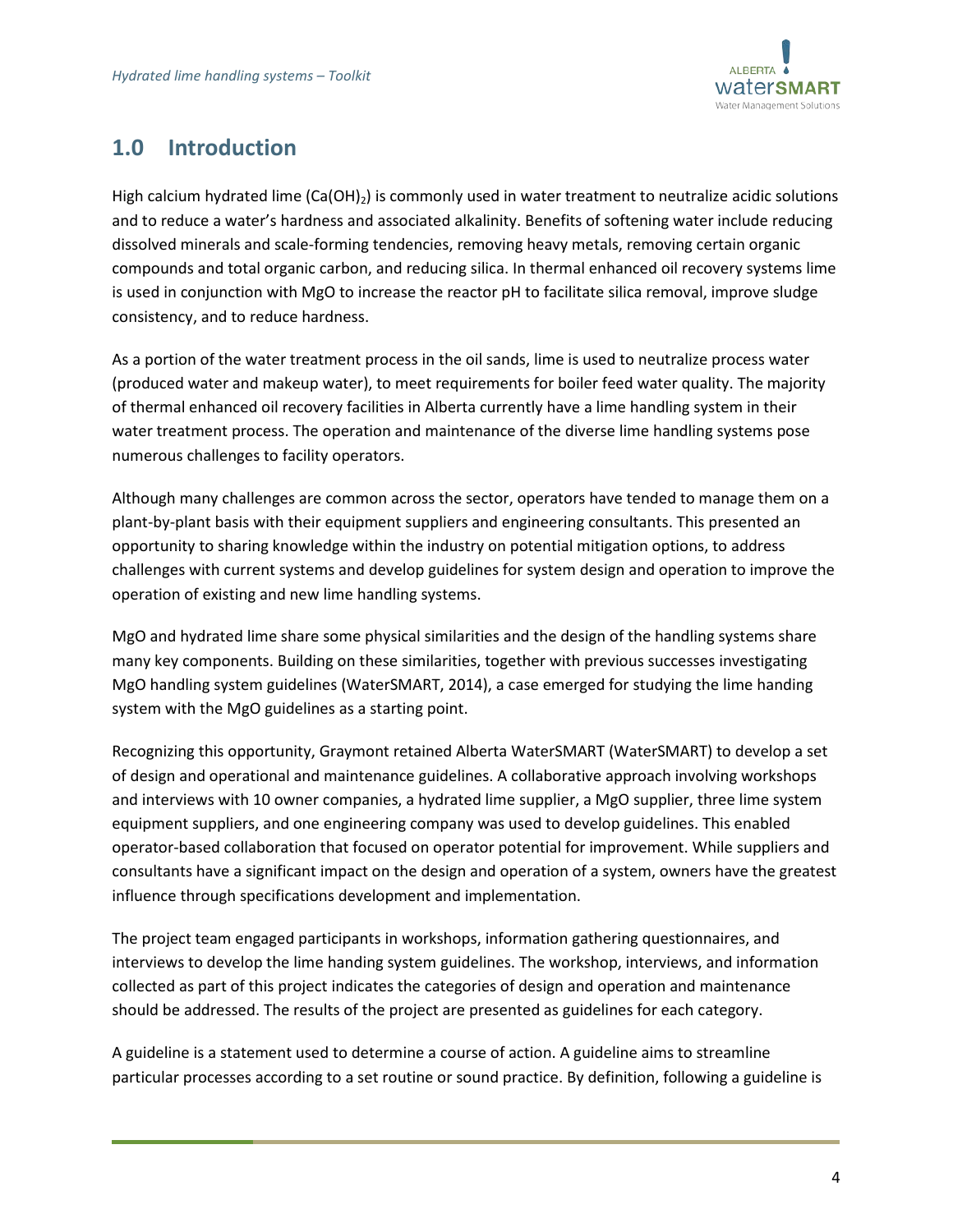

never mandatory; guidelines are not binding and are not enforced. The guidelines in this report are for consideration only and should not be considered final design principals.

A second report, *Hydrated lime handling systems for thermal enhanced oil recovery: Guideline development report*, provides background, methodology, and analysis undertaken to develop the design and operational and maintenance guidelines. It is a resource for operators wishing to develop a greater understanding of the systems, their potential challenges, and how they can be addressed. This second report can be openly accessed via [www.albertawatersmart.com/featured-projects/best-practice](http://www.albertawatersmart.com/featured-projects/best-practice-guidelines.html)[guidelines.html](http://www.albertawatersmart.com/featured-projects/best-practice-guidelines.html)

# <span id="page-4-0"></span>**2.0 Background**

# <span id="page-4-1"></span>**2.1 System overview**

Lime is used in thermal enhanced oil recovery facilities to neutralize process water (produced water and makeup water) as one component of a process to meet requirements for boiler feed water quality. Lime is used in a powder form and is mixed with makeup water onsite to produce a slurry. This slurry and the process water are then combined in a warm or hot lime softener or an evaporator to increase the solution's pH and to remove alkalinity and associated hardness.

In this report the warm or hot lime softener or evaporator is referred to as the reactor. As is the case for MgO slurry systems, lime slurry systems can include as many as six major components. The system can be configured in many different ways, and not all of the configurations include all six components, which are:

- Lime powder storage silo
- Rotary transfer valve
- Lime hopper
- Screw conveyor
- Slurry mix tank, and
- Feed pump.

[Figure 1](#page-5-0) shows a schematic of the common configuration of a lime handling system.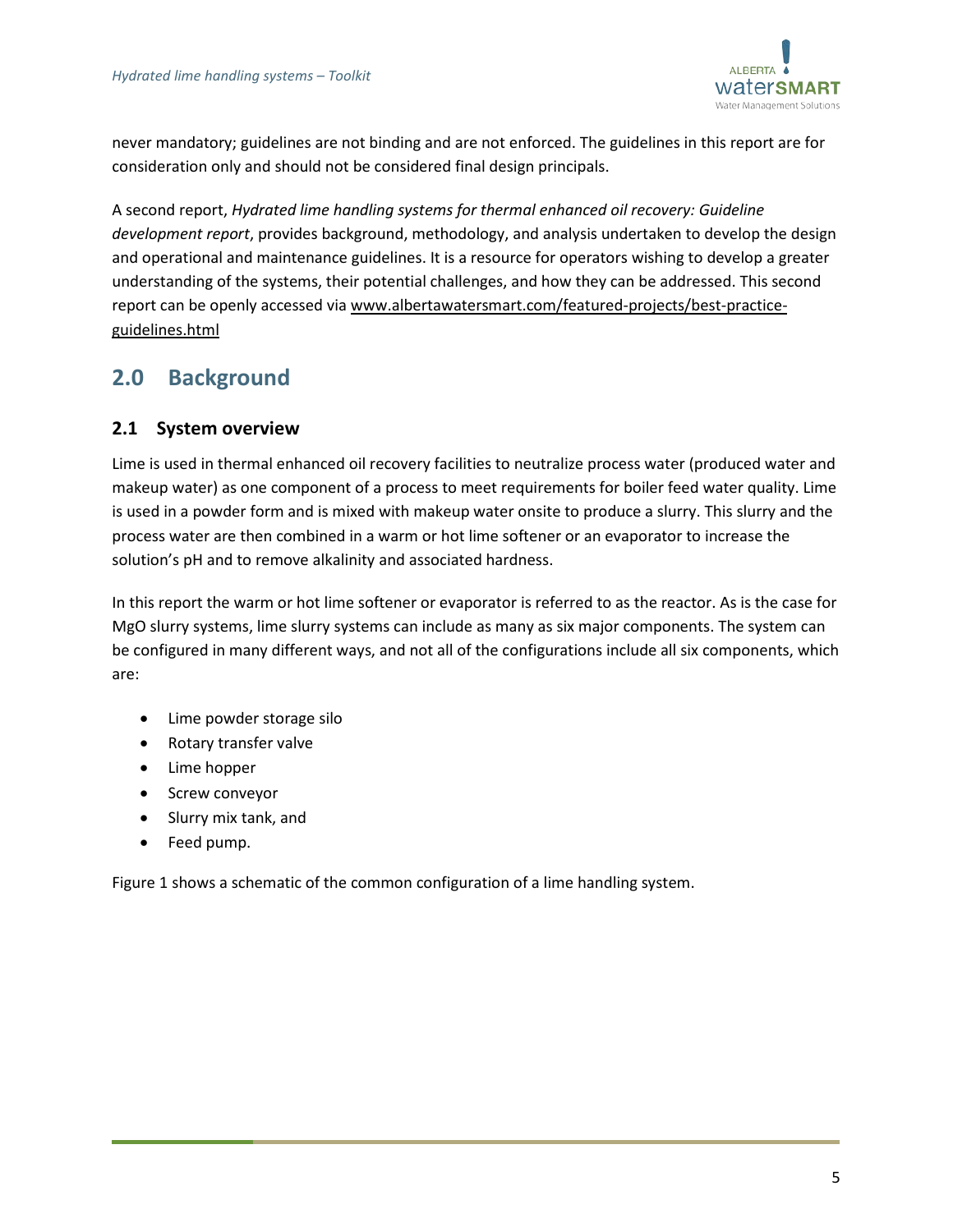



#### <span id="page-5-0"></span>**Figure 1 – Typical lime handling system (diagram provided by Graymont Western Canada Inc.)**

The lime powder is delivered to the facility by a powder supply truck and is transferred from the truck to the storage silo pneumatically; the typical transfer flowrate is from 17m<sup>3</sup>/min (600 cfm) to 24 m<sup>3</sup>/min (850 cfm). Spatially, the silo is typically located above the slurry mix tank. Typical silo components are, at a minimum, a filter and a level transmitter. Many silos have pneumatic or mechanical impactors on the silo outlet (the silo cone) as well as air injection pads or an aeration cone. These components are designed to facilitate flow of the lime powder out of the silo.

The lime powder is transferred from the silo to the slurry mix tank using either a volumetric or a mass based transfer control approach.

A volumetric transfer system may employ a rotary valve, a volumetric hopper, a screw conveyor, or a combination of these components. A mass based transfer control approach employs a loss-in-weight hopper. Loss-in-weight hoppers can be used either to control transfer of product out of the silo to another transfer device, and/or to measure lime powder dosing to the slurry mix tank. Where hoppers are used as the dosing device, they are followed by a screw conveyor. These components, either volumetric or mass-based, are used to dose lime powder to the slurry tank

The transfer device feeds the product to the slurry mix tank; this transfer usually takes place through a chute, however sometimes it takes place through an air gap. In the slurry mix tank, makeup water is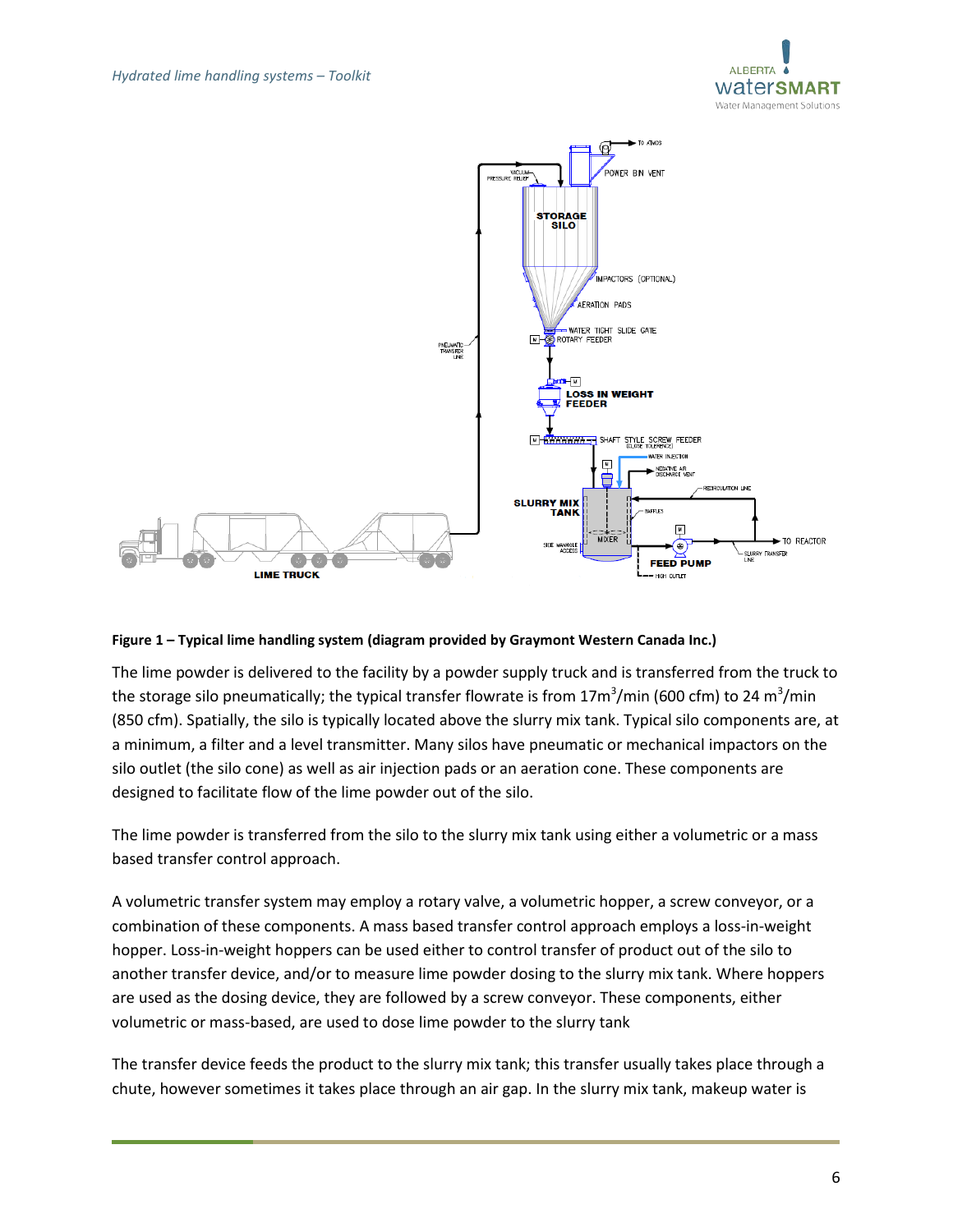

mixed with the hydrated lime powder to create a slurry. The mix tank typically contains an agitator and baffles to ensure proper mixing. Other typical components of the slurry mix tank are a venting system, clean out ports (manholes) and a level transmitter.

The slurry is transferred from the mix tank by a feed pump. It is pumped through slurry transfer pipelines to the downstream reactor. Recirculation piping may also be used to recirculate the slurry back into the slurry mix tank.

# <span id="page-6-0"></span>**2.2 Commonalities and differences between lime and MgO handling systems**

In Alberta's thermal enhanced oil recovery industry, both MgO and lime are used to treat process water to an acceptable quality for use as boiler feed water. Inherently, there are numerous commonalities between the two processes. These commonalities highlight the obvious opportunity to develop lime handling system guidelines; to emulate the existing MgO handling system guidelines (WaterSMART, 2014):

- Delivery method is via truck, with product transferred into storage pneumatically
- Both products are subject to fluidization
- Both products readily absorb moisture from the air
- The goal is to transfer the slurries into the WLS/HLS
- Water quality used for lime mixing and MgO slaking phase is critical, and
- Solubility for both lime and MgO decrease with increasing temperature.

Although the points above help streamline the analysis of lime handling systems based on past experience with MgO handling systems, there are key differences between these two systems which must be integrated into the lime guideline development process:

- High calcium hydrated lime, as used in the oil sands, is already slaked when delivered to the site, at site it is mixed with water
- MgO must be slaked on-site to form  $Mg(OH)_2$ , where the goal is to minimize slaking prior to the WLS/HLS
- Water temperature plays a different role in the lime and MgO handling system
- Hydrated lime is more stable in the presence of moisture and  $CO<sub>2</sub>$  compared to dehydrated products such as MgO
- Approximately three times more lime is used at site compared to MgO, and
- Lime is a finer powder than MgO, leading to differences in the amount of hammering and/or air injection required at the silo.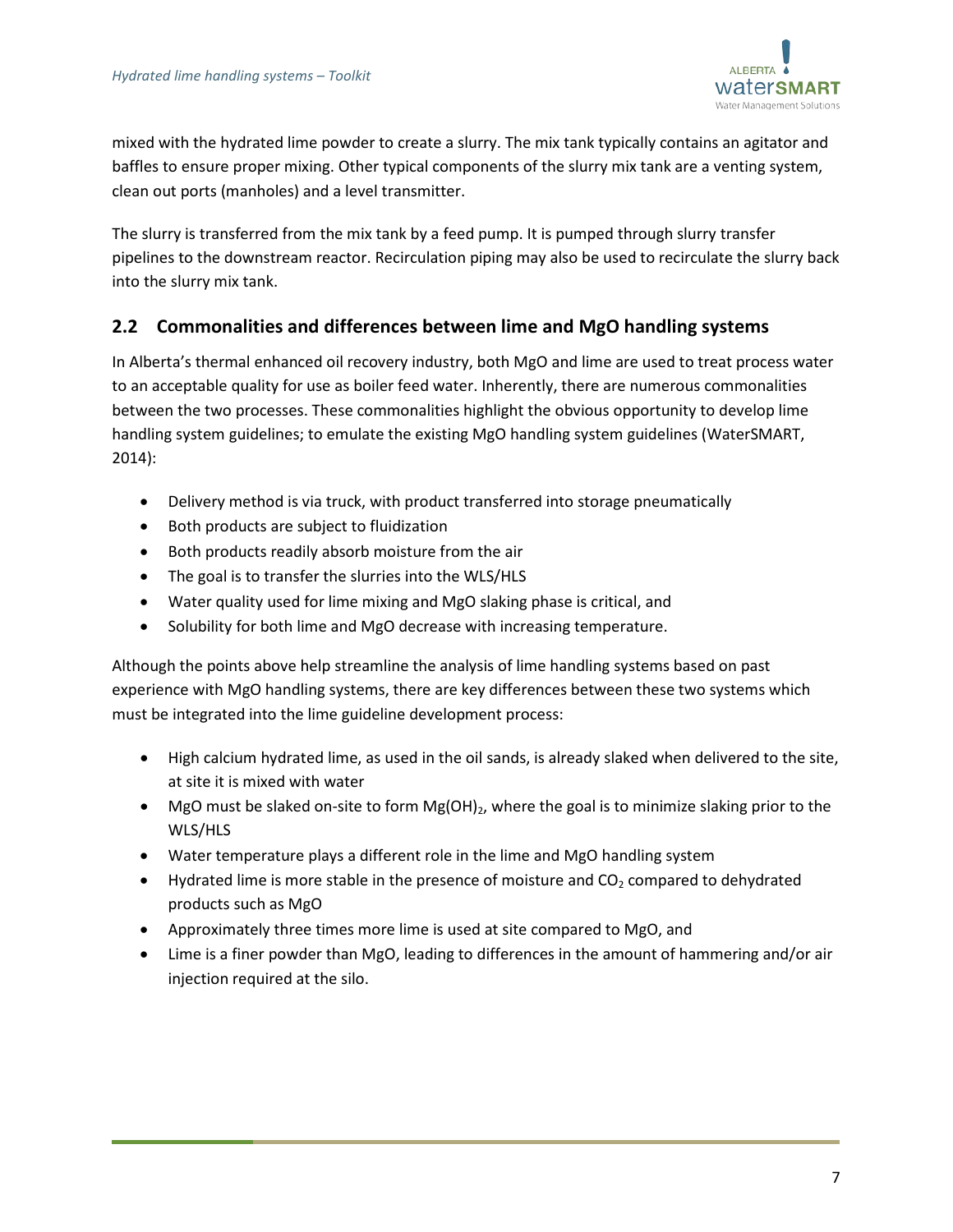

# <span id="page-7-0"></span>**2.3 Lime neutralization chemistry**

In wastewater processes, lime can refer to quicklime or hydrated lime. The formation of each from limestone is broken down as follows:

- 1) Limestone + Heat  $\rightarrow$  Quicklime + Carbon Dioxide
- 2) Quicklime + Water  $\rightarrow$  Hydrated Lime + Heat.

Hydrated lime, Ca(OH)<sub>2</sub>, is delivered to thermal enhanced oil recovery facilities for use in water treatment processes, so slaking is not required on-site, as such it is not addressed in this report. Unlike MgO, lime does not directly remove silica from process water; instead, lime raises the pH of the water to facilitate silica removal by other agents. At higher pH (9 and greater) the softening of process water occurs through the precipitation of calcium and magnesium. This promotes the removal of silica through adsorption by or entrapment within magnesium hydroxide, which is formed through MgO hydration. Thus the relevant chemistry for lime processes is the mechanism by which lime neutralizes acidic solutions.

Unlike MgO, lime is slightly soluble in water. Any lime which dissolves will dissociate into Ca<sup>+</sup> and 2OH<sup>-</sup>, both of which react with their corresponding acidic equivalents of opposite charge. As these reactions occur, more Ca(OH)<sub>2</sub> enters solution and dissociates, allowing further neutralizing reactions. The solution pH is increased through the introduction of Ca(OH)<sub>2</sub>. In addition to the concentrations of ion species present, reactivity depends on particle size, where coarser particles are slower to react and may remain as sludge—as the available acidic ions are consumed by reaction with the basic ions of finer  $Ca(OH)_2$  particles. The process by which  $Ca(OH)_2$  is produced dictates material coarseness and is therefore manufacturer dependent.

# <span id="page-7-1"></span>**3.0 Supply chain guidelines**

Although the lime system and process components play a large role in how the system functions, the design process, the parties involved, and their roles and responsibilities also affect the system's functions and are important to understand. The parties involved include owners, operators, consultants and suppliers, and each has a different impact through their varied contribution to design, construction, and operation[. Table 1](#page-8-0) lists all the parties involved in the design process value chain and their roles and responsibilities.

Suppliers and consultants have a significant impact on the design and operation of a system. The specifications provided by the facility owner to purchasing, or to the design engineer who in turn provides specifications to purchasing, are the most effective way to ensure important parameters are translated into the hardware. In the absence of owner's specifications, the process for tender and award of the equipment and design contract may create a situation where suppliers provide the lowest cost design to win the contract, without considering long term system operability. For example, if the agitator or tank specifications are not detailed enough, the supply chain process may not provide the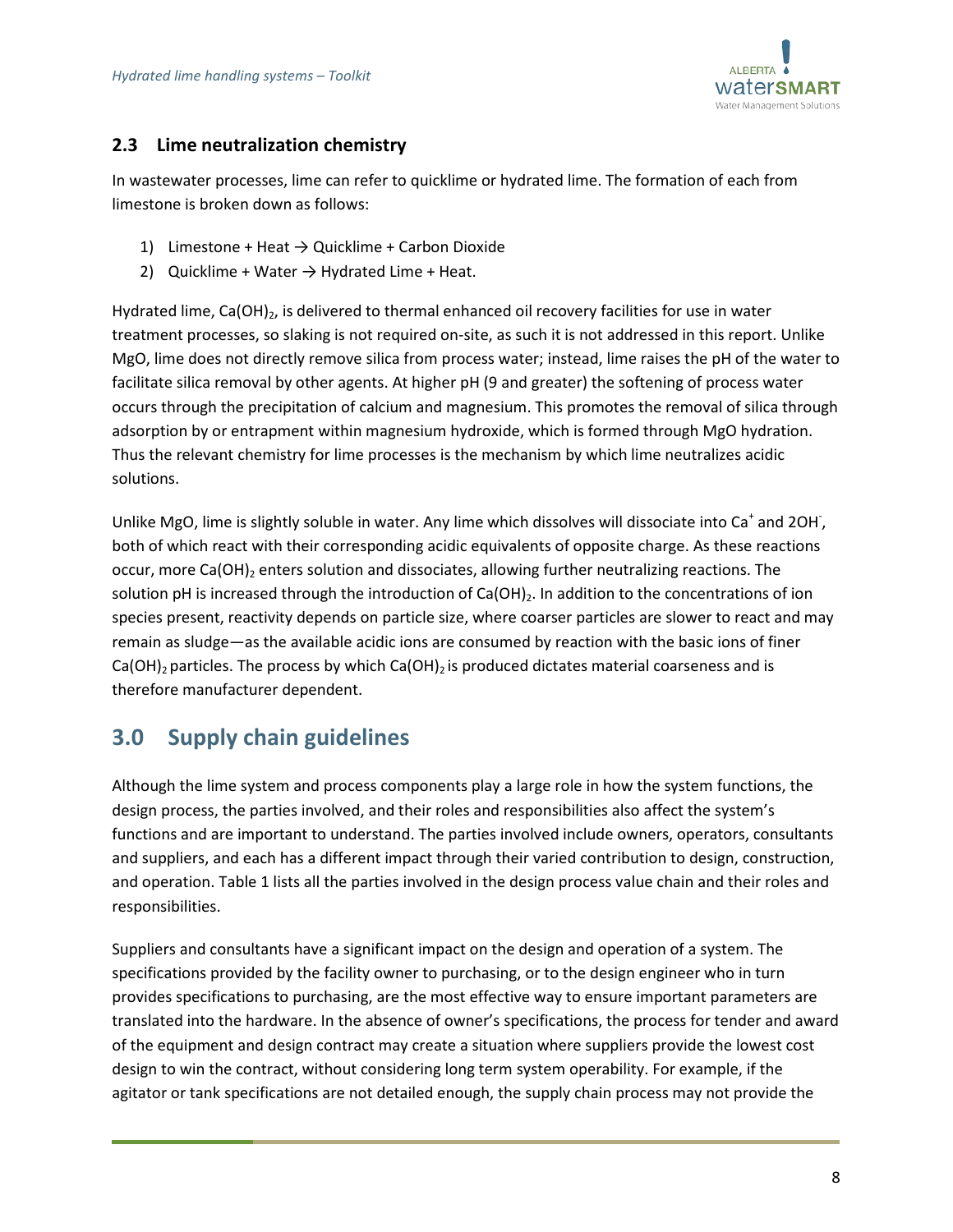

most efficient or effective equipment.

Owners have the greatest influence through development and implementation of specifications and standard operating procedures to ensure the appropriate considerations are made from the beginning of the design process through to daily operation of the system.

*The primary direction from this project is for owners to use the proposed guidelines in this report to develop their own requirements specific to lime systems. Further, it is imperative owners take action to effectively communicate guidelines and subsequent internal specification to design engineers and purchasing departments.* 

#### <span id="page-8-0"></span>**Table 1 – Lime design process value chain**

| <b>Stakeholder</b>                                                                      | <b>Roles and responsibilities</b>                                                                                                                                                                                                                                                                                                                                                                                                          |  |  |
|-----------------------------------------------------------------------------------------|--------------------------------------------------------------------------------------------------------------------------------------------------------------------------------------------------------------------------------------------------------------------------------------------------------------------------------------------------------------------------------------------------------------------------------------------|--|--|
| <b>Facility Owner</b>                                                                   | Develops specifications and provides to EPC<br>$\bullet$                                                                                                                                                                                                                                                                                                                                                                                   |  |  |
| Engineering,<br>Procurement,<br>Construction (EPC)<br>company (e.g., Vista<br>Projects) | Design based on owner specifications, including:<br>$\bullet$<br>mixing chemistry<br>$\circ$<br>o control philosophy and dosing system<br>o major system components<br>Provides owner specifications to equipment package supplier<br>$\bullet$<br>Receives package supplied by equipment package supplier<br>$\bullet$<br>Constructs lime handling system based on drawings and specifications<br>$\bullet$<br>Commissioning<br>$\bullet$ |  |  |
| <b>Equipment Package</b><br>Supplier (e.g. STT<br>Enviro Corp)                          | Receives owner specifications<br>$\bullet$<br>Design based on owner specifications, including physical mixing<br>$\bullet$<br>Provides owner specifications to specific component equipment suppliers<br>$\bullet$<br>to use in the package system<br>Commissioning<br>$\bullet$<br>Conducts trouble shooting when necessary<br>$\bullet$<br>Provides recommendations for improvements to systems<br>$\bullet$                             |  |  |
| <b>Specific Component</b><br><b>Equipment Supplier</b><br>(e.g. MixTech)                | Provides specific components based on direction from Equipment Package<br>$\bullet$<br>Supplier                                                                                                                                                                                                                                                                                                                                            |  |  |
| Lime supplier (e.g.<br>Graymont)                                                        | Develops the powder from raw materials, and provides the product at<br>$\bullet$<br>specification to the owner                                                                                                                                                                                                                                                                                                                             |  |  |
| Independent lime<br>transporter (via<br>trucks)                                         | Loads, transports, and off-loads lime from trucks for delivery to the facility<br>$\bullet$<br>Responsible for ensuring on-spec lime powder is delivered to the silo<br>$\bullet$                                                                                                                                                                                                                                                          |  |  |
| Facility                                                                                | Quality assurance testing of product when it arrives on site<br>$\bullet$<br>Conducting operations and maintenance of the lime handing systems<br>$\bullet$                                                                                                                                                                                                                                                                                |  |  |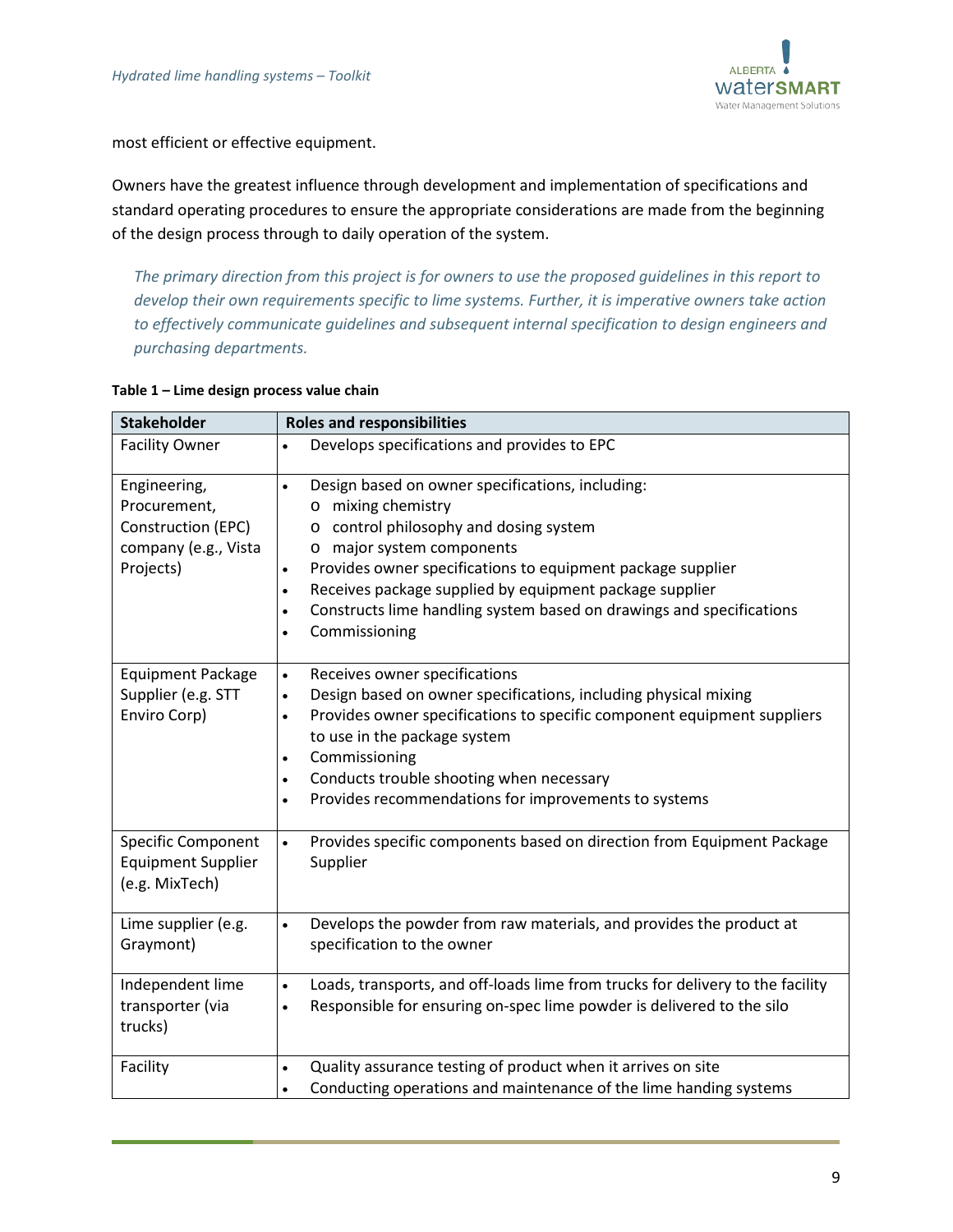

| <b>Stakeholder</b> | <b>Roles and responsibilities</b>                                                                                                                                                                                     |
|--------------------|-----------------------------------------------------------------------------------------------------------------------------------------------------------------------------------------------------------------------|
| Owner/Operator     | Undertakes preventative and as-needed maintenance on lime handing<br>systems<br>Corresponds with the lime Transporter, lime supplier, EPC and Equipment<br>Package supplier, as required to undertake troubleshooting |

# <span id="page-9-0"></span>**4.0 Design guidelines**

The proposed design guidelines are representative of the key challenges experiences by hydrated lime system operators. The proposed guidelines reflect the solutions identified collectively between operators, designers, product and equipment suppliers, and Alberta WaterSMART.

# <span id="page-9-1"></span>**4.1 Lime storage silo**

# <span id="page-9-2"></span>**4.1.1 Level measurements**

#### **Proposed design guideline:**

**D1.** Use the silo level measurement device for inventory control only, do not use it as a means for measuring lime dose to the slurry mix tank. Using the silo level measurement device for lime dosing will be less accurate and may cause ongoing system operating and performance issues.

# <span id="page-9-3"></span>**4.1.2 Dust control**

**Proposed design guideline:**

**D2.** Size the silo vent to match:

- the pneumatic flow rate expected from the lime transfer from the truck into the silo, and
- air injection into the silo.

Lime is transferred pneumatically from trucks at rates ranging from 17m<sup>3</sup>/min (600 cfm) to 24 m<sup>3</sup>/min (850 cfm).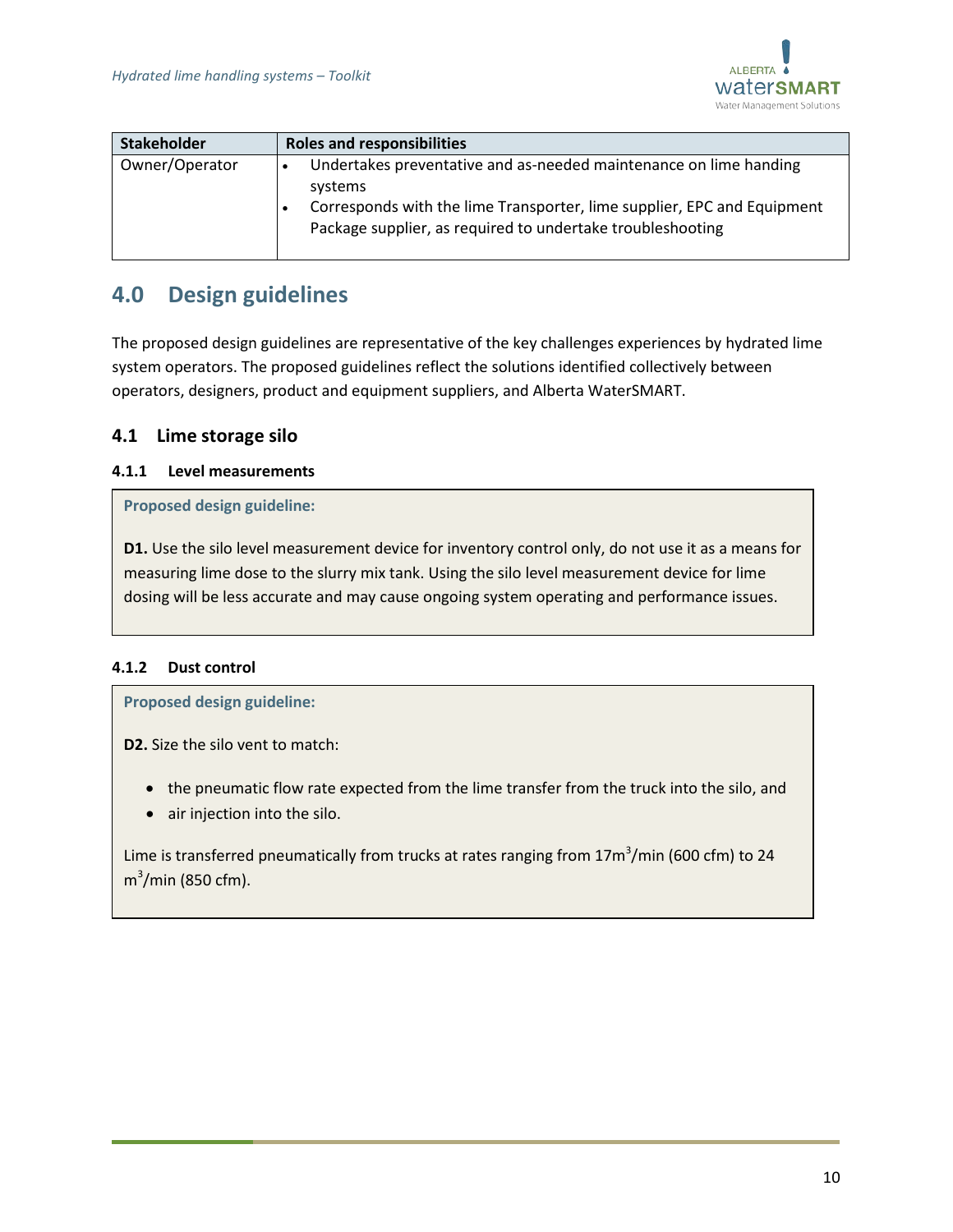

**D3.** Have a filter on the silo vent. For hydrated lime a minimum filter area of 0.09 m2 (1 sq. ft.) of cloth area per 0.085 m3 (3 cu. ft.) of air is recommended. When Jet Pulse dust collectors, involving compressed air bag cleaning, are used, they operate at air to cloth ratios between 3.5:1 and 4.5:1, depending on the fineness of the lime (National Lime Association, 1995).

#### <span id="page-10-0"></span>**4.1.3 Flow promotion**

#### **Proposed design guideline:**

**D4.** Include a means of air injection (aeration pads / aeration cone) into the silo to increase the flowability of the lime product and avoid bridging over the silo outlet. Air should not be injected into a silo if there is no rotary valve downstream of the silo. See proposed design guideline number 5 for information regarding mechanical impactors.

#### **Proposed design guideline:**

**D5.** Mechanical impactors should not be overused, their use should be optimized in conjunction with the use of an air injection, see proposed guideline number 4. Mechanical impactors can cause vibrations through the system, when they are used care should be taken to understand the risks caused by vibration.

#### <span id="page-10-1"></span>**4.1.4 Moisture control**

#### **Proposed design guideline:**

**D6.** Do not place the process components upstream of the slurry mix tank directly above the tank. This will reduce the travel of water vapor from the tank to these components, preventing lime formation buildup within these process components.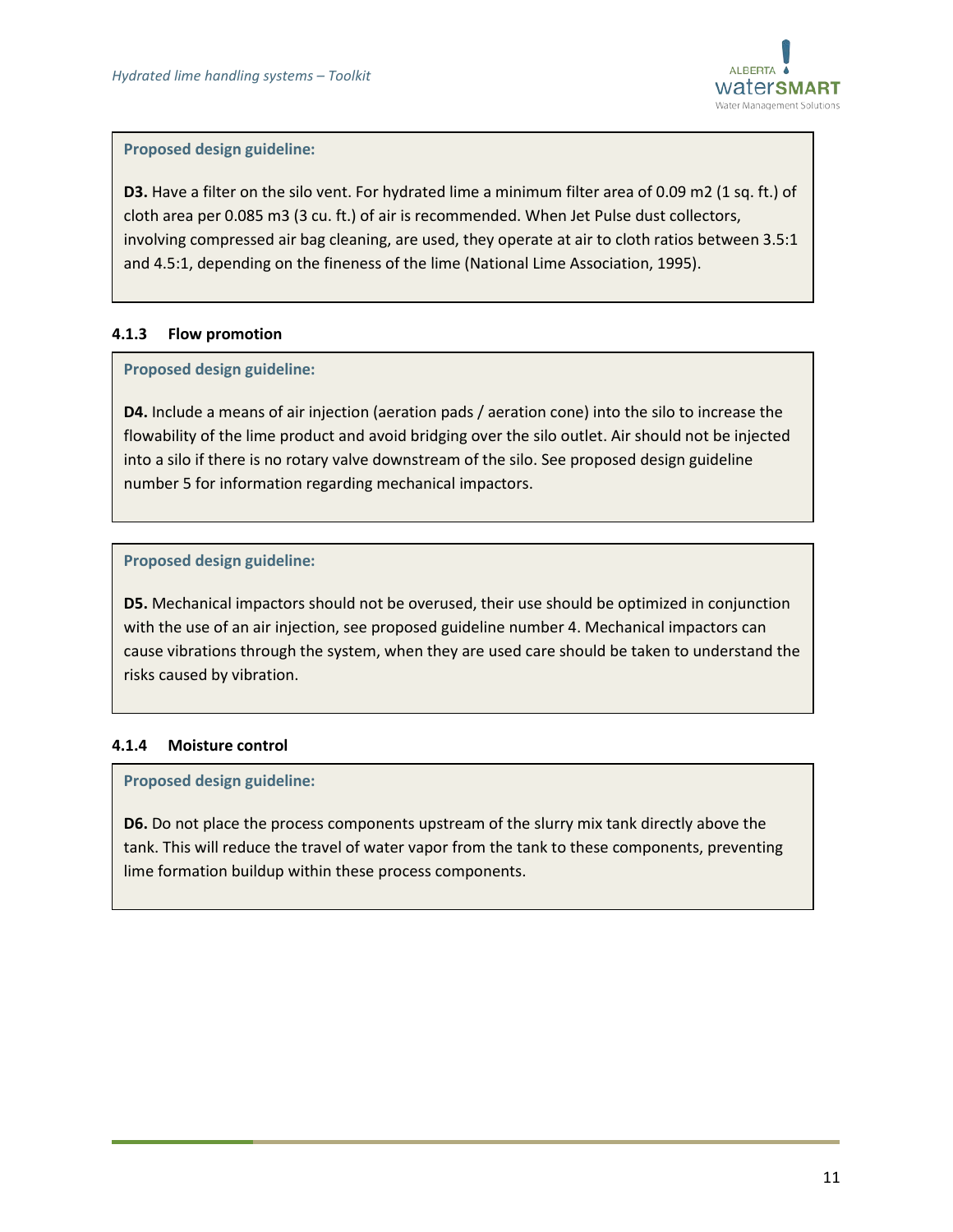

# <span id="page-11-0"></span>**4.2 Lime transfer from the storage silo to the slurry mix tank**

#### **Proposed design guideline:**

**D7.** A fully redundant system downstream of the silo will avoid system shutdowns when operational challenges occur throughout the system, and increase the efficiency of the system while it operates. Note that a fully redundant system may be cost and footprint prohibitive.

#### **Proposed design guideline:**

**D8.** Close and seal all open holes in the system where dust has the potential to enter the work environment or buildup on equipment.

# **Proposed design guideline:**

**D9.** Ensure, if at all possible, that all system components downstream of the silo are located inside a building. If components must be located outside ensure that they are well sealed. This will avoid moisture ingress into the system and help avoid plugging.

# <span id="page-11-1"></span>**4.2.1 Rotary valve**

# **Proposed design guideline:**

**D10.** Install a slide gate valve immediately downstream of the storage silo to allow for isolation of the rotary valve and other lime transfer components.

# <span id="page-11-2"></span>**4.2.2 Hopper**

# **Proposed design guideline:**

**D11.** Include a vent on the hopper to prevent plugging and level control challenges in the hopper. The vent should be sized to accommodate the displaced air from the lime powder being fed into the hopper. The vent should have a dust sock.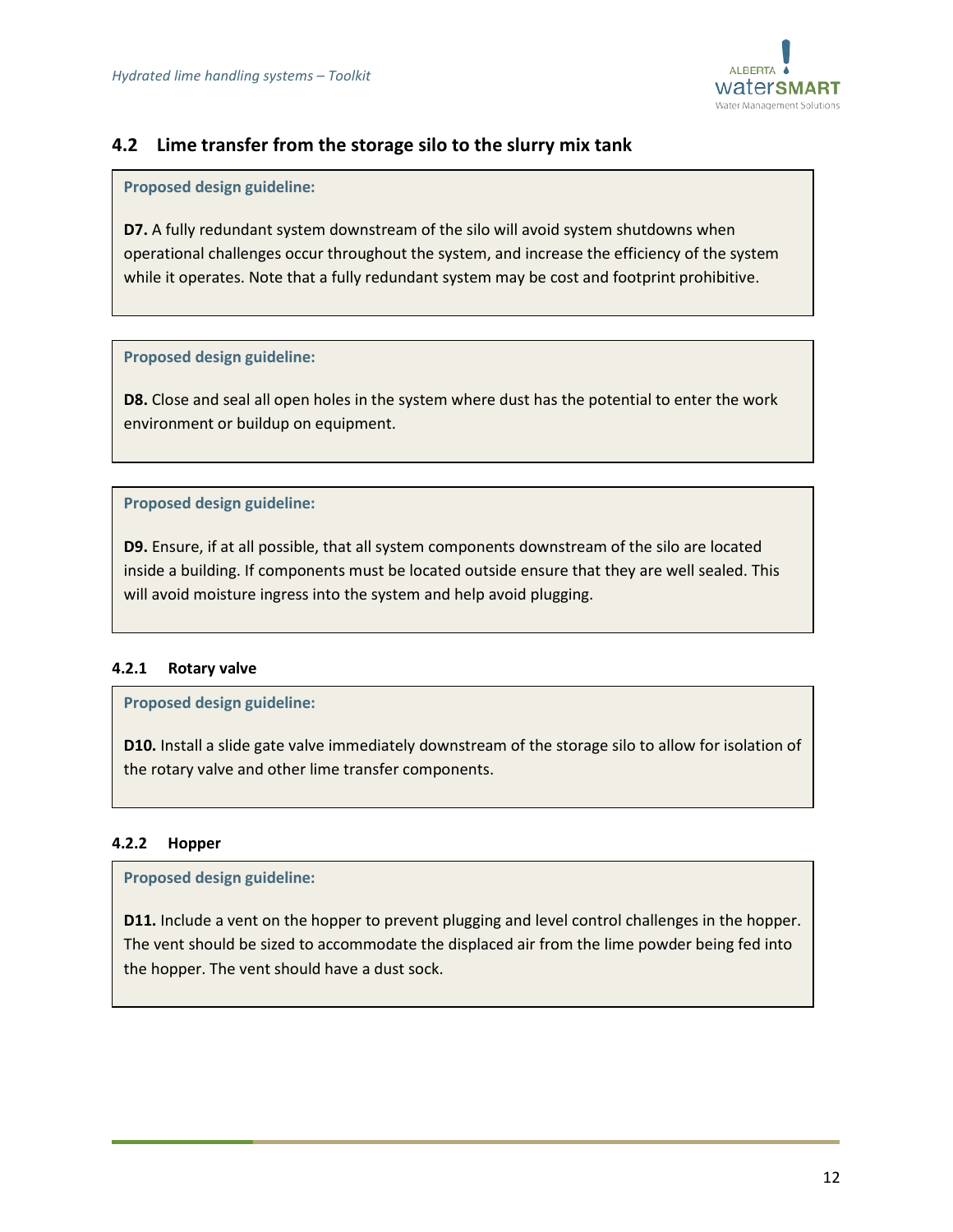

#### <span id="page-12-0"></span>**4.2.3 Screw conveyor**

#### **Proposed design guideline:**

**D12.** Use a conventional closed flight screw conveyor for product transfer. A ribbon type screw conveyor should be avoided to prevent bypassing of powder through the conveyor and ingress of water vapor into the conveyor.

# <span id="page-12-1"></span>**4.2.4 Chute to the slurry mix tank**

#### **Proposed design guideline:**

**D13.** Construct the chute from flexible material, such as an absorbent fabric, rubber, or neoprene to prevent accumulation of material on the walls and allow for easier cleanout. A rigid chute may increase vibration in the system and increase wear on the hopper.

#### **Proposed design guideline:**

**D14.** If the chute is constructed of a hard material include a y-lateral connection or some other form of cleanout connection.

# <span id="page-12-2"></span>**4.3 Lime handling system dosing and concentration control**

#### **Proposed design guideline:**

**D15.** Caution should be taken if a rotary valve is used as the sole method of lime powder volume control. Se[e Table 2](#page-13-0) for a comparison of different lime powder volume control components.

#### **Proposed design guideline:**

**D16.** A screw conveyor should not be used as the sole mechanism for lime dosing without another lime transfer component. Screw conveyors are prone to lime flow through if there is no upstream lime control mechanism between the silo and the screw conveyor.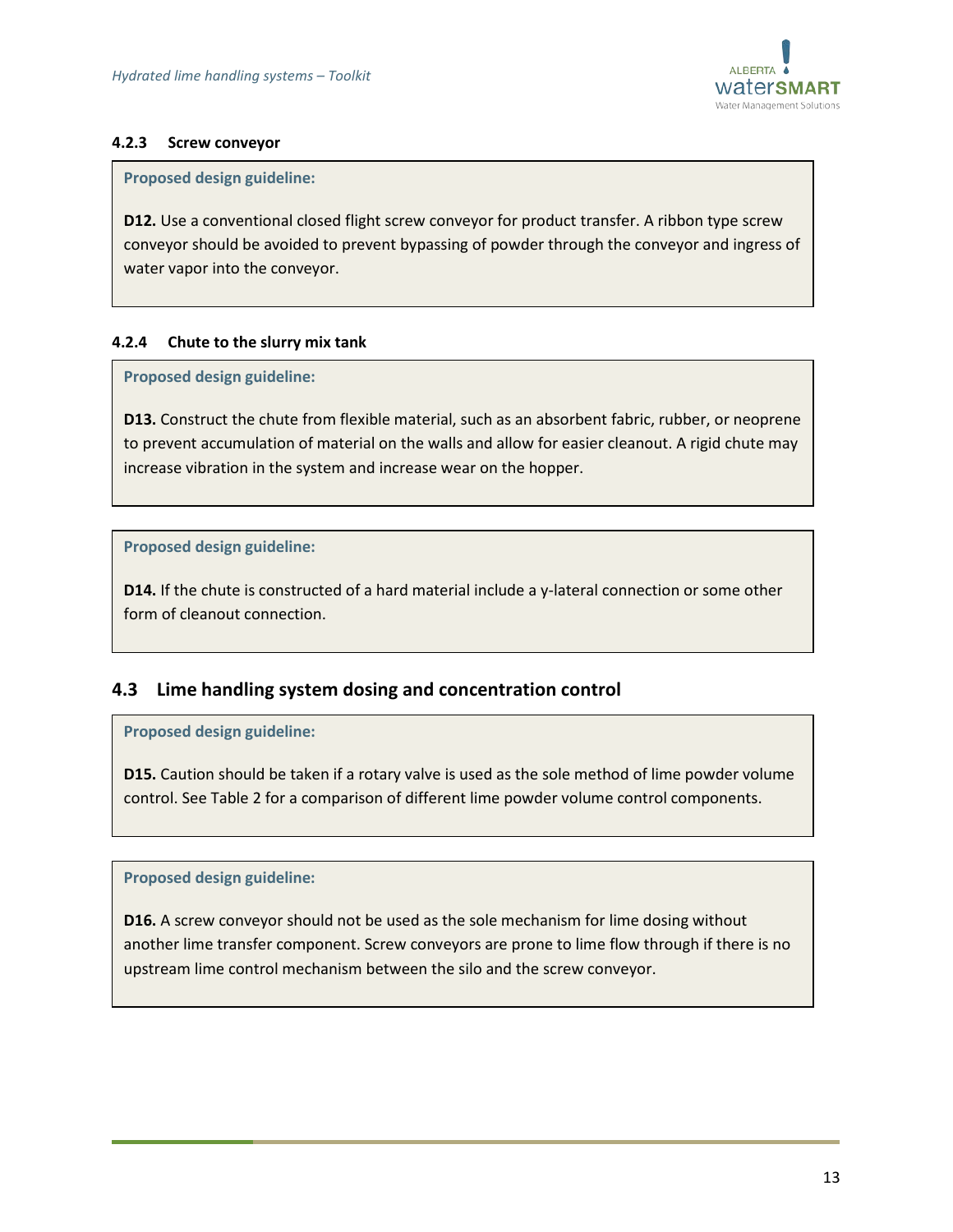

**D17.** It is recommended that a hopper is included as a component in the powder transfer and lime dosing system. [Table 2](#page-13-0) offers a comparison between lime dosing strategies.

#### <span id="page-13-0"></span>**Table 2 – Comparison of lime dosing strategies**

| Component<br>responsible for lime<br>powder dosing | <b>Advantages</b>                                                                                                                                                        | <b>Disadvantages</b>                                                                                                                                                                                                                              |
|----------------------------------------------------|--------------------------------------------------------------------------------------------------------------------------------------------------------------------------|---------------------------------------------------------------------------------------------------------------------------------------------------------------------------------------------------------------------------------------------------|
| Only rotary valve                                  | Fewer components to maintain<br>Fewer components to have issues<br>with<br>Less up front capital cost<br>$\bullet$                                                       | System may be prone to<br>$\bullet$<br>valve erosion and challenges<br>associated with valve erosion<br>Valve may need to be<br>$\bullet$<br>replaced frequently<br>Less accurate volumetric<br>$\bullet$<br>control of lime dosing               |
| Only screw conveyor                                | Fewer components to maintain<br>Less up front capital cost                                                                                                               | System is prone to flow<br>$\bullet$<br>through<br>Less accurate volumetric<br>control of lime dosing                                                                                                                                             |
| Loss in weight<br>hopper <sup>1</sup>              | More accurate lime dosing control<br>$\bullet$<br>(±1% by weight) (National Lime<br>Association, 1995)<br>Newer loss-in-weight hoppers<br>have a user friendly interface | More expensive<br>$\bullet$<br>Area must remain dust free,<br>$\bullet$<br>and/or device cleaned<br>regularly (more maintenance<br>required than a volumetric<br>hopper)<br>Older models are difficult to<br>operate                              |
| Volumetric hopper <sup>1</sup>                     | Less expensive than a loss in<br>weight hopper<br>Less maintenance required than<br>$\bullet$<br>with a loss-in-weight hopper                                            | Less accurate lime dosing<br>$\bullet$<br>control than with a loss in<br>weight hopper(typical error<br>of 3 to 7% by weight)<br>(National Lime Association,<br>1995)<br>Plugging of level switches<br>may create inconsistent<br>process control |

Notes:

1. Hopper systems generally have a screw conveyor after the hopper.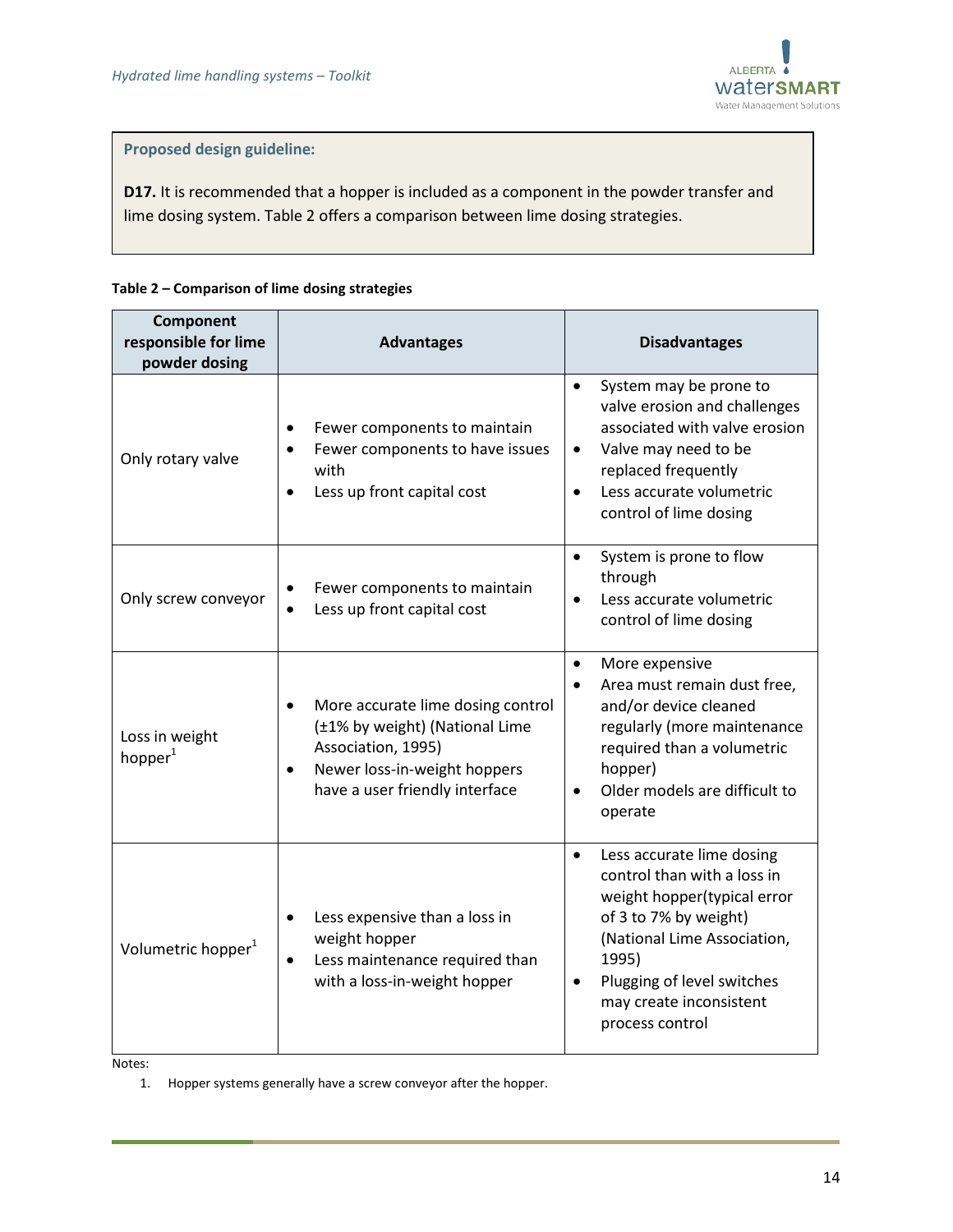

# <span id="page-14-0"></span>**4.4 Slurry mix tank**

#### <span id="page-14-1"></span>**4.4.1 Tank sizing and material**

#### **Proposed design guideline:**

**D18.** Slurry mixing modelling should be undertaken to ensure adequate mixing of the slurry in the tank, considering all appropriate variables related to the tank geometry and baffles, and water temperature. The mixer manufacturer can undertake modelling on behalf of the designer. See proposed design guideline 28.

#### <span id="page-14-2"></span>**4.4.2 Slurry mix tank venting and dust control**

#### **Proposed design guideline:**

**D19.** Include a vent system with a vacuum on the slurry mix tank to mitigate dust issues and to control moisture upstream of the slurry mix tank. See guidelines 20 to 25 for tank vent system design. Maintenance is essential to ensure ongoing venting, see operational and maintenance guidelines 12 to 14.

#### **Proposed design guideline:**

**D20.** The slurry mix tank vent should be under negative pressure, pulling a slight vacuum on the slurry mix tank. In order to create the vacuum, facilities have had greater success with educator fans, such as a venturi, than with an in-line induction draft fan. Many participants noted that inline fans tend to get plugged.

#### **Proposed design guideline:**

**D21.** Design the slurry mix tank vent as required, to handle the design water temperatures and tank sizing. Consider designing the vent for water temperatures greater than expected design temperatures to ensure the vent can still operate with a change in source water.

#### **Proposed design guideline:**

**D22.** The slurry mix tank vent system should include a wet scrubber with baffles. It should operate under negative pressure and vent outside.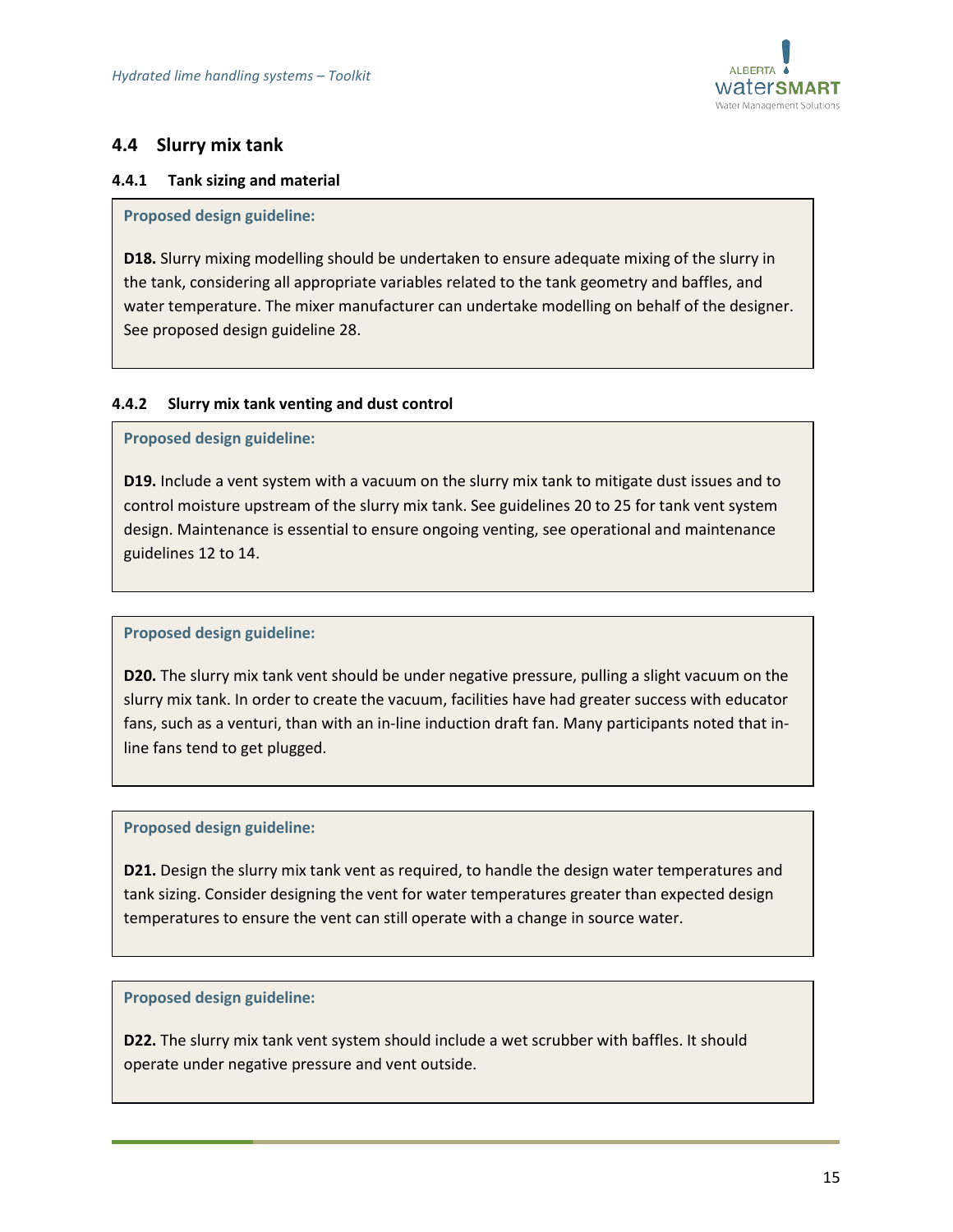

**D23.** The slurry mix tank vent should have baffles. The baffles should be at 45° from the wall and should be staggered (alternating either side).

#### **Proposed design guideline:**

**D24.** Locate the slurry mix tank vent as far away as practical from the lime powder inlet. If the vent and the inlet are in close proximity the vent will suck up the powder and plugging will occur more quickly.

#### **Proposed design guideline:**

**D25.** If vent plugging is an issue consider including a variable frequency drive (VFD) or a butterfly valve on the vent to allow for manual or remote changes to the vent air intake to prevent plugging (see operational and maintenance guideline 14).

#### <span id="page-15-0"></span>**4.4.3 Slurry tank baffles**

**Proposed design guideline:**

**D26.** Include four baffles set 90° apart or three baffles set at 120° to promote effective mixing in the slurry mix tank. Baffles should be no higher than the high liquid level.

#### **Proposed design guideline:**

**D27.** Baffles should be 1/12 of the tank diameter, perpendicular to the tank wall, and have an off wall space of 1/24 of the tank diameter.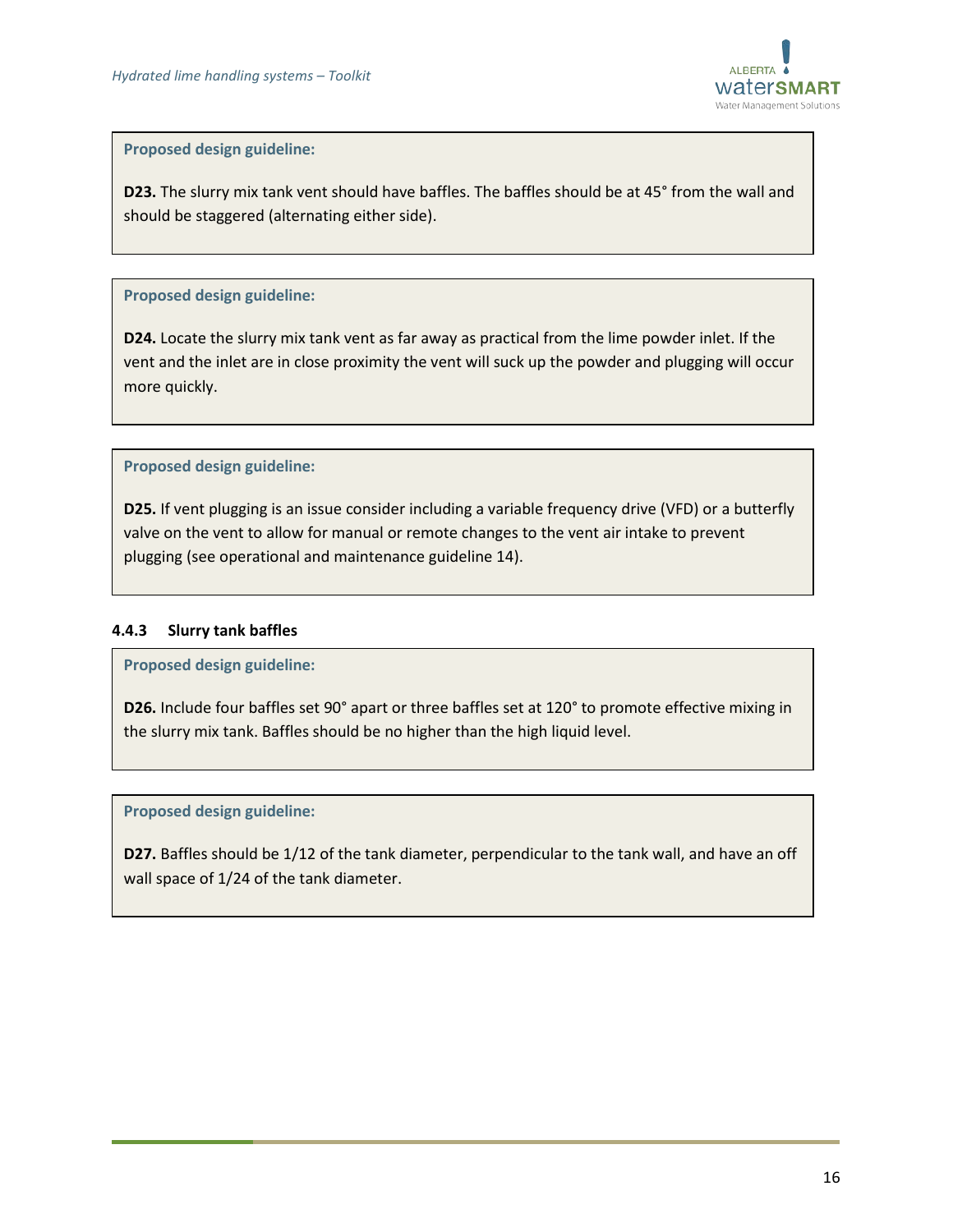

#### <span id="page-16-0"></span>**4.4.4 Slurry tank agitator and mixing**

#### **Proposed design guideline:**

**D28.** Modeling should be undertaken to determine the optimal agitator impeller design as a function of tank size and shape, the specific gravity of the lime mixture, and the settling rate of the suspended solids.

#### **Proposed design guideline:**

**D29.** If modeling cannot be undertaken for the slurry tank agitator design the following rules of thumb should be considered:

- a. The agitator impeller diameter should be 1/4 to 1/3 of the tank diameter
- b. Propeller or axial flow turbine agitator blades are often used on smaller tanks and should turn at approximately 350 rpm. Whereas turbine type impellers are often used on larger tanks and should turn at speeds of 100 rpm or less, and
- c. About 1.5 to 1 hp per 3,785 L (1,000 gal) of tank capacity is required for cylindrical tanks of less than 11,400 L (3,000 gal) capacity and slurry concentrations not exceeding 120 g/L (1 lb/gal). Modeling should be undertaken to determine the optimal agitator impeller design as a function of tank size and shape, the specific gravity of the lime mixture, and the settling rate of the suspended solids.

#### **Proposed design guideline:**

**D30.** The slurry agitator impellers should be a minimum of one impeller diameter below the normal liquid level. The agitator speed should be set appropriately to ensure good mixing without splashing.

#### **Proposed design guideline:**

**D31.** The slurry agitator should enter the tank from the top, parallel to the tank walls. This may decrease the potential for splashing and solids buildup on the walls, promote effective mixing, and decrease wear on the agitator.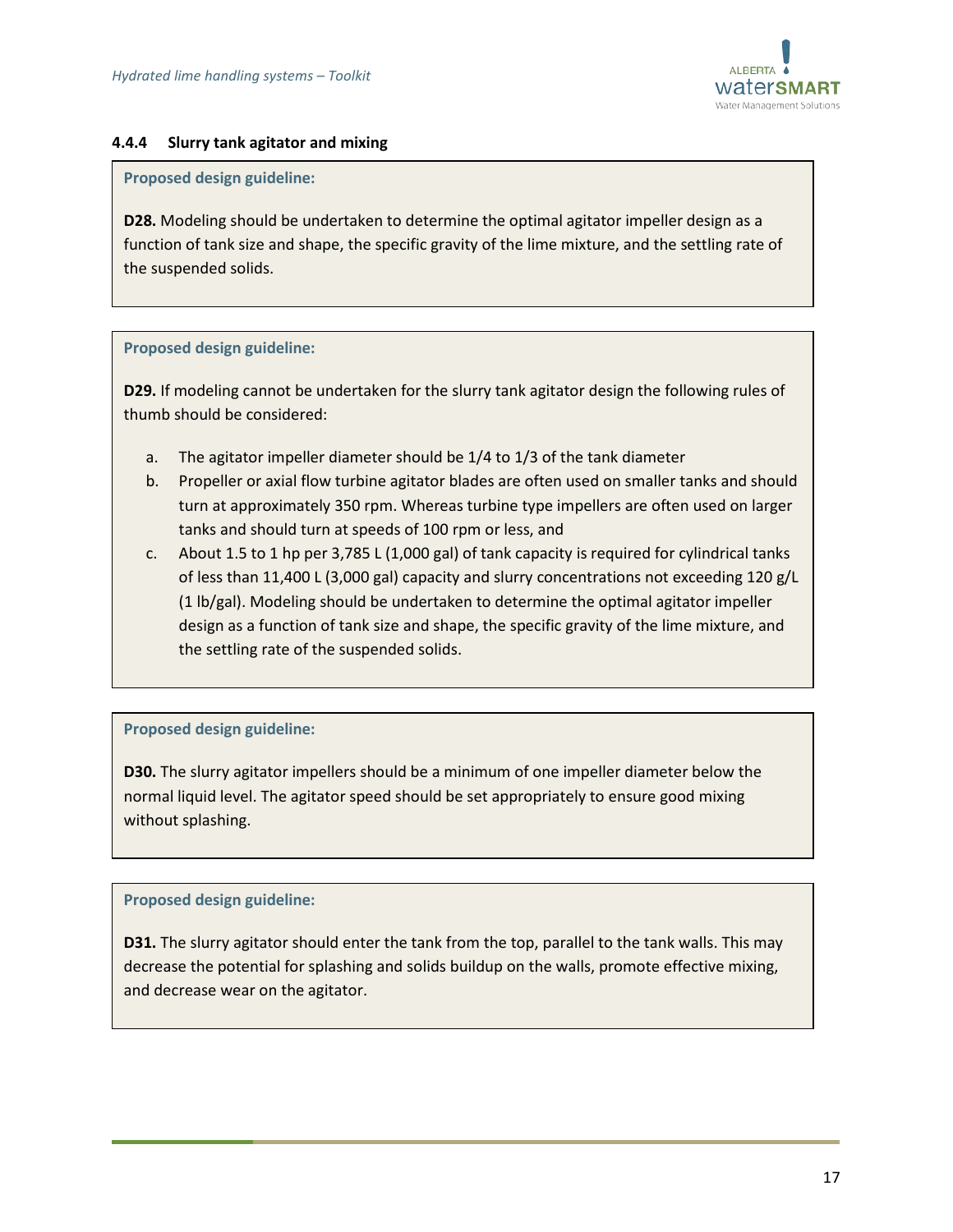

**D32.** If splashing and solids buildup above the normal liquid level is an issue, add a spray nozzle at the top of the tank to continually wash buildup off walls. This should only be done if the tank has a properly designed venting system.

#### <span id="page-17-0"></span>**4.4.5 Slurry tank level measurement**

#### **Proposed design guideline:**

**D33.** Use redundant level measurement in the slurry mix tank; having two different level measurement technologies may add value to this redundancy.

Facilities have reported success with many different forms of level measurement. The two most common forms of level measurement are ultrasonic and bubble tube. Two facilities noted that radar had not worked for them in the past.

There are challenges associated with each level measurement device:

- Bubble tube
	- o Significant maintenance is required.
	- o There is a greater potential of scaling compared to other devices.
- Radar
	- o The cable type that extends into the tank can become cake with material and require maintenance.
	- o Both cable and cone types can be affected by dust particulate, creating inaccurate readings.
- Ultrasonic
	- o The presence of foam or dust creates inaccurate readings.

#### **Proposed design guideline:**

**D34.** Dust can create challenges with level measurement due to buildup on level measurement devices and false readings due to particulate. Locate the slurry mix tank level measurement device away from the lime powder inlet and the agitator if possible.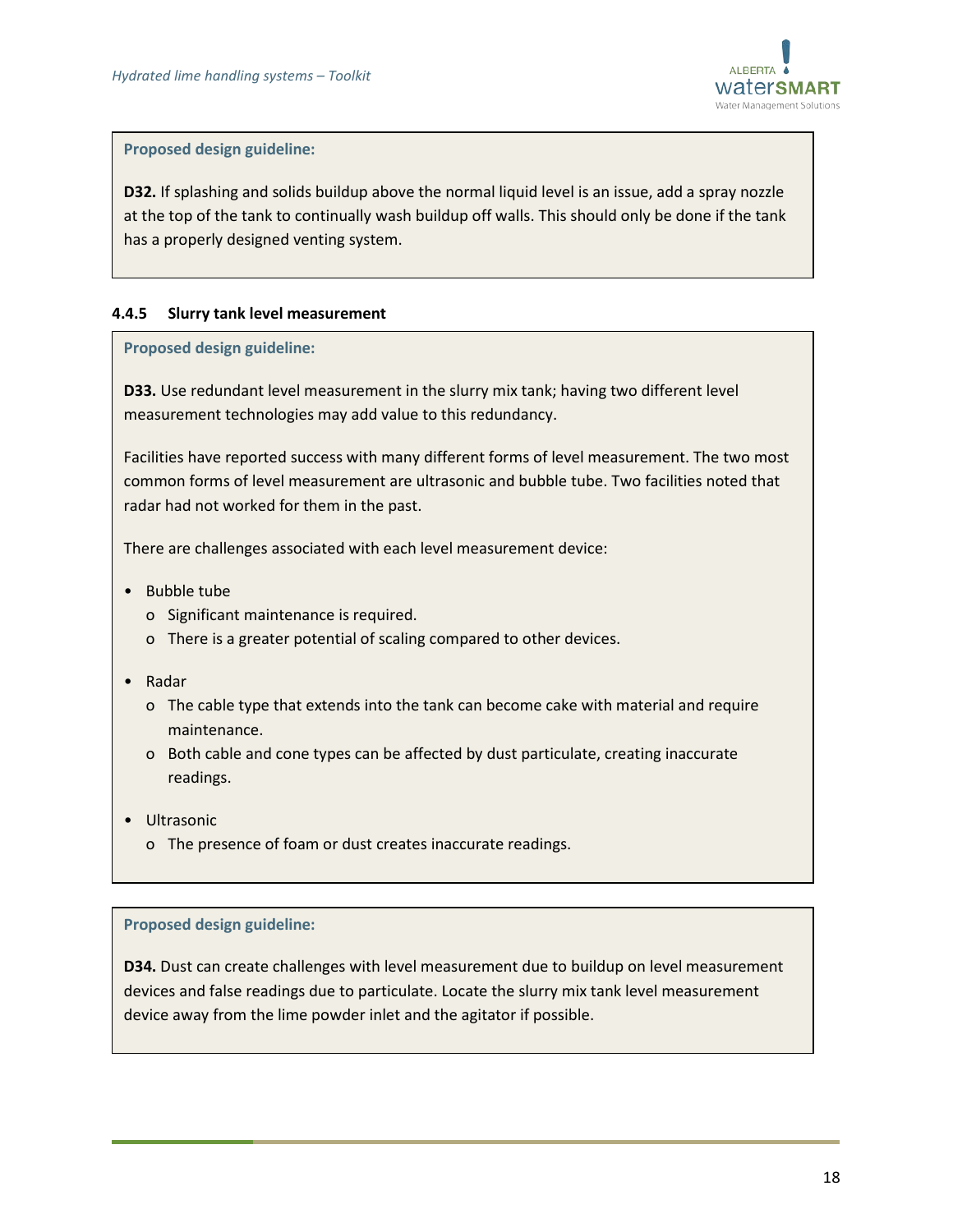

#### <span id="page-18-0"></span>**4.4.6 Slurry tank inlets and outlets**

#### **Proposed design guideline:**

**D35.** Locate the water inlet below normal liquid level to prevent solids buildup in the tank. Flex hose could be used instead of hard pipe to prevent "build up ball" of scale.

#### **Proposed design guideline:**

**D36.** Lime powder should be added to the tank as close to the center of the tank as possible. The inlet should be close to the agitator shaft so that the powder drops into the vortex formed by the agitator, but should not be on the agitator shaft. Lime powder inlet should not be directly over top of the baffles or agitator to avoid product build up.

#### **Proposed design guideline:**

**D37.** The slurry tank lime slurry outlet should be raised off the bottom of the tank. A proposed minimum based on anecdotal evidence is 30 cm (12"). This may help prevent plugging of the suction nozzles.

# <span id="page-18-1"></span>**4.5 Slurry transfer lines and feed pump**

#### **Proposed design guideline:**

**D38.** Create a pipeline specification specifically for the lime system including smooth walled hose and Victaulic or clamp style couplings.

#### **Proposed design guideline:**

**D39.** Minimize pressure drop in the slurry piping system. Minimize dead legs in slurry transfer lines. Minimize the slurry transfer line length and direction change in lines to prevent plugging. Where elbows are necessary use long radius elbows. Avoid use of vertical pipelines.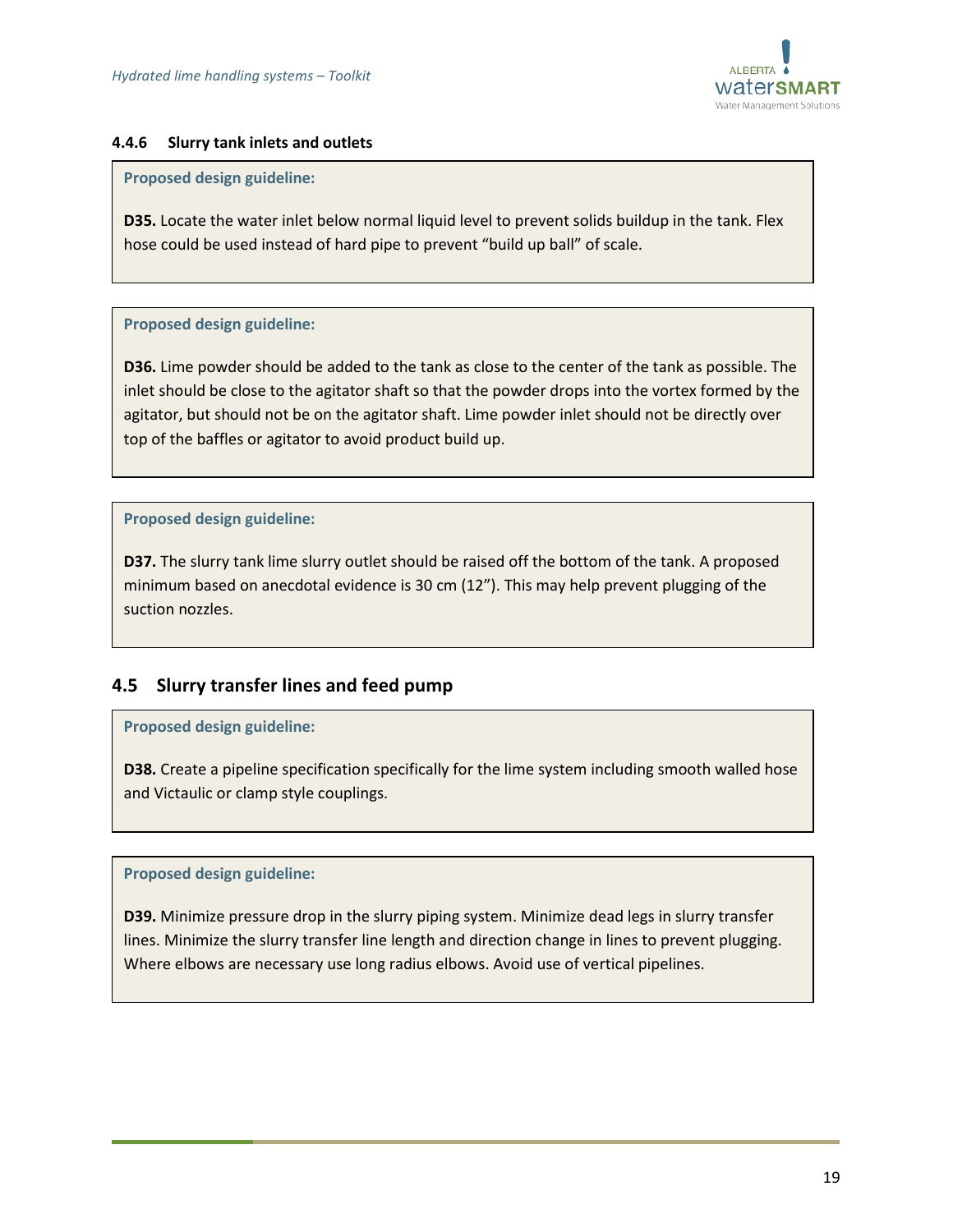

**D40.** Avoid reduced pipe diameter sections and instrumentation or controls on the lines to prevent solids buildup and plugging in these locations. If reduced pipe diameters are necessary, reductions must not be so abrupt that they can cause a violent hydraulic disturbance that can result in dewatering and compaction of the lime.

#### <span id="page-19-0"></span>**4.5.1 Lines**

#### **Proposed design guideline:**

**D41.** Solid pipe, flex pipe, or flex hose can be used for the slurry transfer lines. If line plugging is a challenge consider using smooth walled hose for slurry transfer lines to provide easy maintenance, and/or replacement. Consider using hose in the pump suction line between the slurry mix tank and the pump to facilitate cleaning.

#### **Proposed design guideline:**

**D42.** Higher velocities have shown a strong correlation with reduced settling in pipes, a slurry velocity between 1.2 m/s and 3 m/s is recommended. Ensure that the proper hydraulic calculations surrounding settling velocity are completed. Higher velocities will require high pressures to overcome losses and therefore will require more expensive equipment. This should be considered in making decisions on pump and pipeline design.

#### **Proposed design guideline:**

**D43.** Use VFD's over control valves for slurry dosing control to reduce potential control valve erosion and slurry control issues. Ensure VFDs do not allow slurry velocities to fall below the suggested design minimum of 1.2 m/s.

#### **Proposed design guideline:**

**D44.** A permanent water flushing system should be in place for removing slurry from pumps, piping, and valves upon system shut-down. The flushing system should be automatic if shutdown is automatic (Beals, 1976). The flush lines should be connected upstream of the pumps.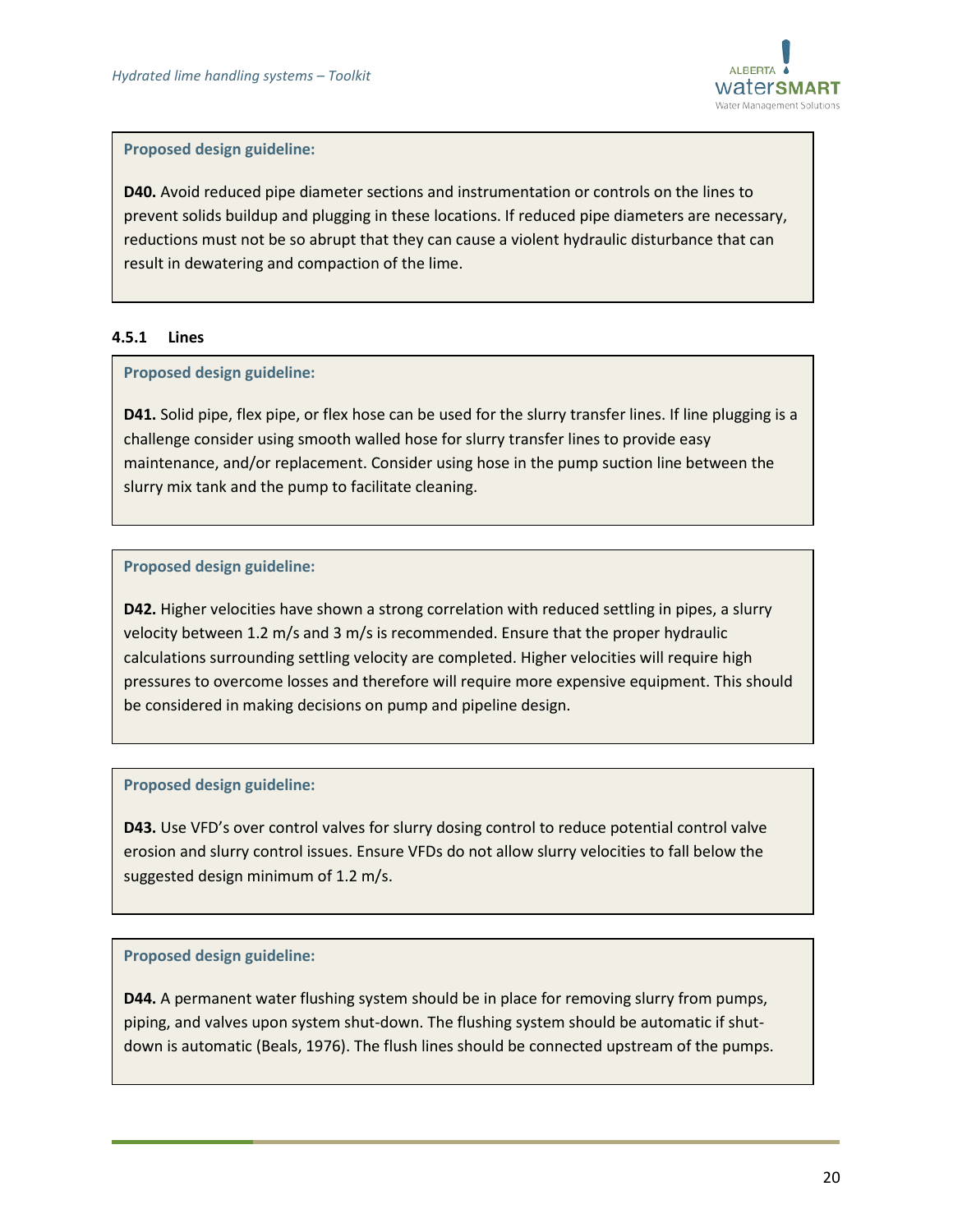

**D45.** Facilities with recirculation lines report more challenges with slurry settling in lines than those without recirculation lines. The use of recirculation lines is not recommended unless site specific design parameters require them.

#### **Proposed design guideline:**

**D46.** If recirculation lines are used at the facility, flow should be continuous through the lines to avoid settling. The slurry velocity in the recirculation lines should be between 1.2 m/s and 3 m/s.

#### **Proposed design guideline:**

**D47.** If recirculation lines are used lines should be sloped to promote gravitational flow to decrease plugging. Overall line guidelines should be followed, see guideline 39.

#### **Proposed design guideline:**

**D48.** If recirculation lines are used place the recirculation line take off at a system high point and as close to the reactor as possible.

#### <span id="page-20-0"></span>**4.5.2 Valves**

#### **Proposed design guideline:**

**D49.** Avoid using valves for flow control, see design guideline 43. In the event that a valve must be used for flow control, avoid pinch valves as they are easily eroded and may fail. Use knife gate valves for manual control / isolation. Consider using plug valves if pinch valves are found to be unreliable.

#### **Proposed design guideline:**

**D50.** Minimize the number of valves on the transfer lines to reduce erosion and plugging.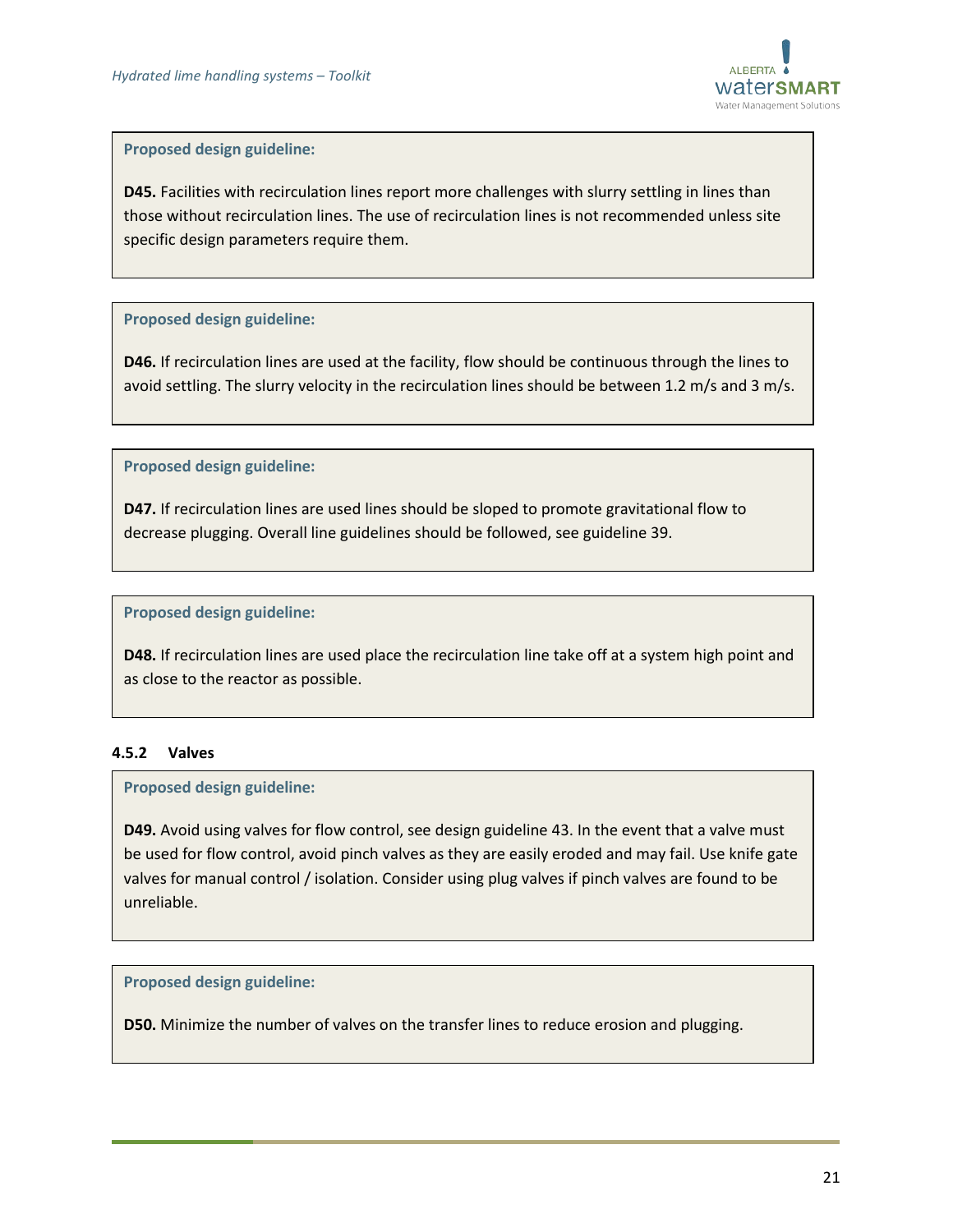

**D51.** Do not use check valves in the slurry transfer system, check valves are prone to becoming plugged and remaining open.

**Proposed design guideline:**

**D52.** Consider using single block isolation valves to help reduce the number of valves used.

**Proposed design guideline:**

**D53.** If possible valves should be placed in vertical orientation so that debris falls vertically through the valves during open and closure rather than settling in horizontal connections.

#### <span id="page-21-0"></span>**4.5.3 Pumps**

**Proposed design guideline:**

**D54.** The valves and piping surrounding the slurry feed pump should be designed to allow for isolation and flushing of backup pumps before and after use.

#### **Proposed design guideline:**

**D55.** Use a slurry pump, many participants noted that a slurry pump is better than a water pump as slurry pumps don't scale or wear as quickly as water pumps.

#### **Proposed design guideline:**

**D56.** Pumps should be sized to maintain a minimum velocity of 1.2 m/s in the transfer lines. If recycle lines are used the pump should be sized to maintain a minimum velocity of 1.2 m/s in the recycle lines.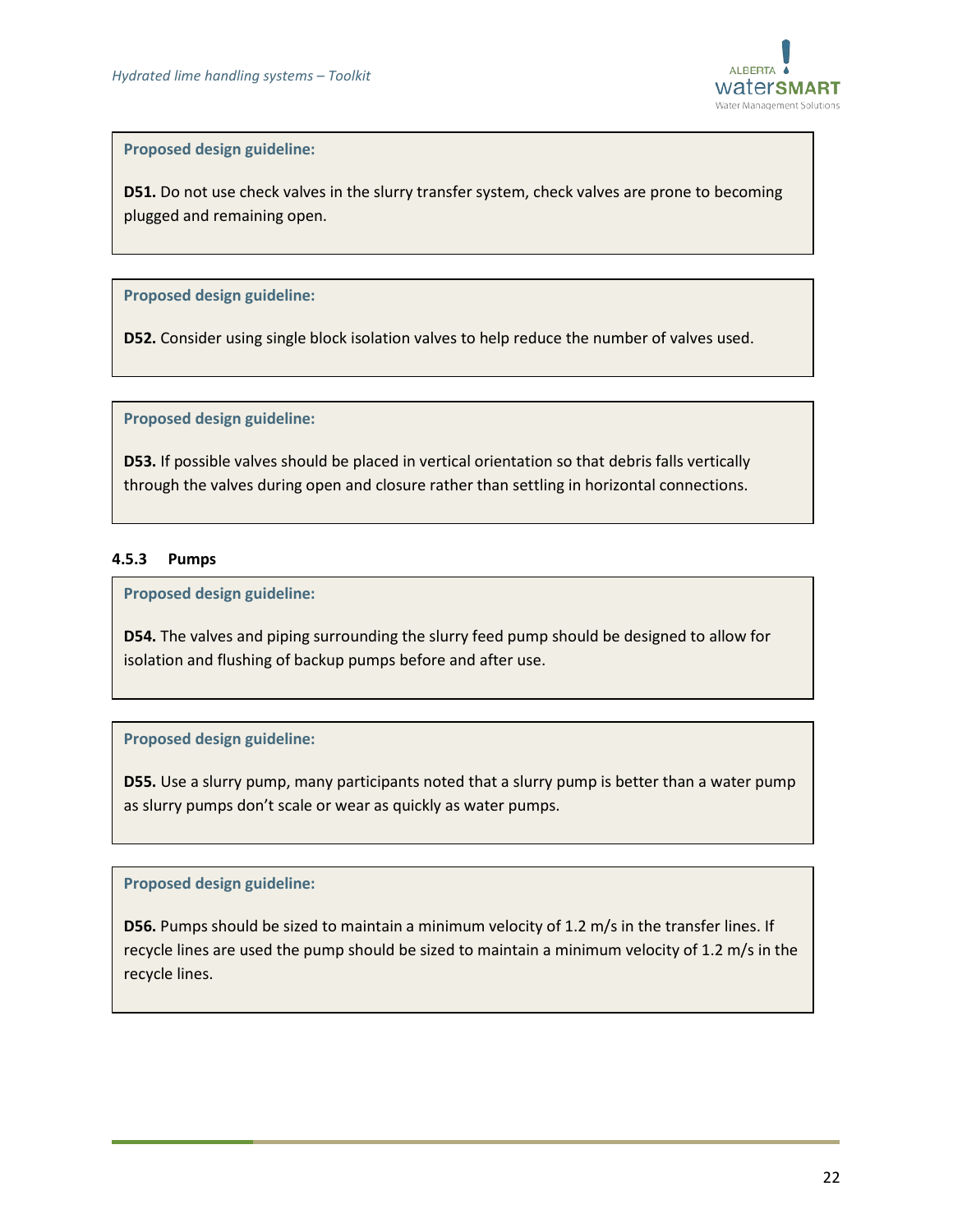

# <span id="page-22-0"></span>**4.6 Water quality and temperature**

#### **Proposed design guideline:**

**D57.** Water temperature should be as cool as practice. 25°C is an ideal water temperature and a maximum water temperature should be 40°C. Lime solubility decreases as water temperature increases, see [Figure 2.](#page-22-1)



#### <span id="page-22-1"></span>**Figure 2 – Solubility of lime with increasing water temperature (National Lime Association)**

#### **Proposed design guideline:**

**D58.** The lime slurry tank should be treated as a reactor in terms of water quality and chemical interactions. The pH in the tank is typically around 12. The water quality characteristics should be considered to reduce scaling of equipment. Increased impurities will increase scaling challenges.

#### **Proposed design guideline:**

**D59.** Minimize alkalinity in slurry makeup water. This will decrease scaling in the slurry mix tank and downstream of the mix tank. Foaming in the slurry mix tank may also be decreased when alkalinity and hardness are minimized.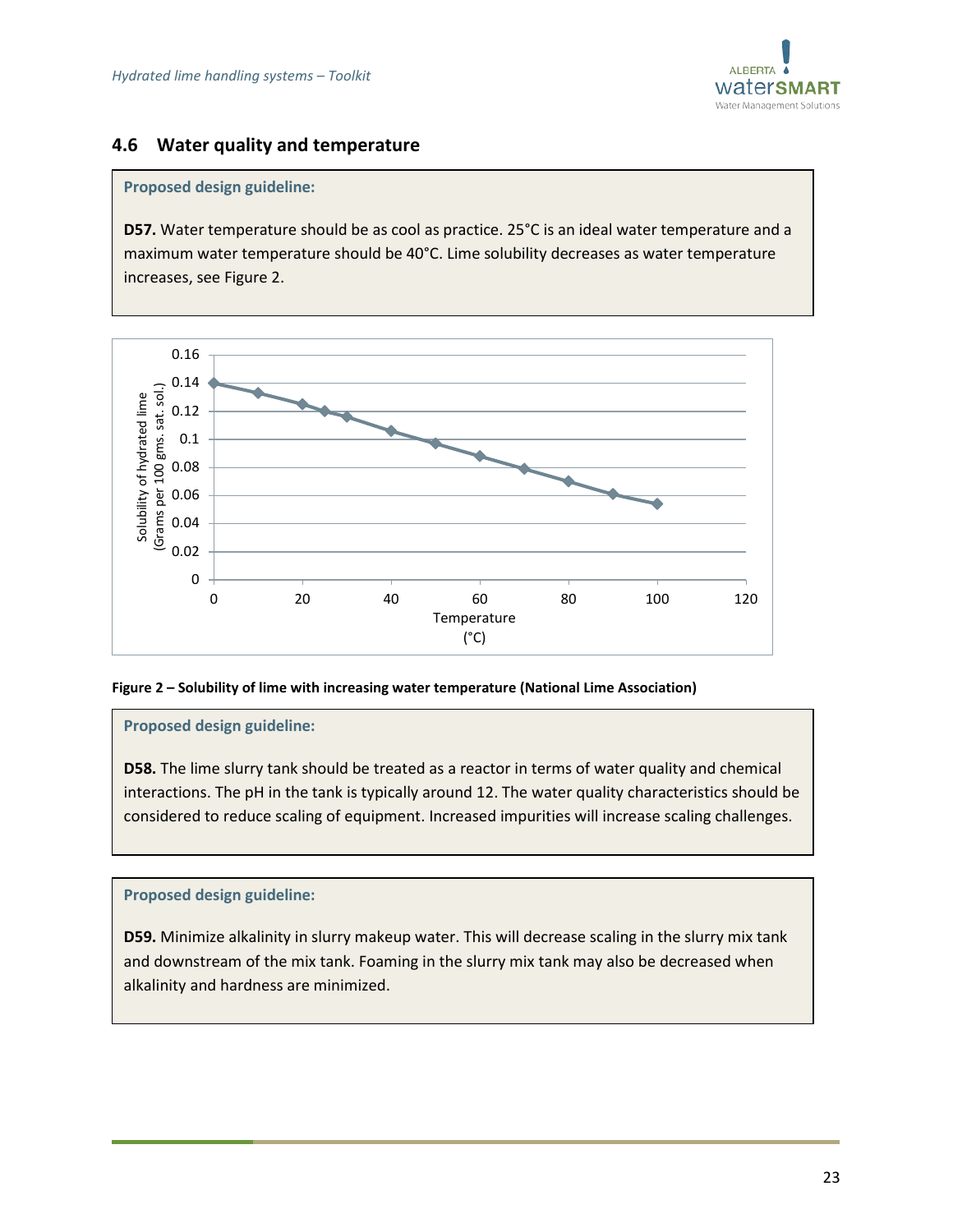

# <span id="page-23-0"></span>**5.0 Operational and maintenance guidelines**

The proposed operational and maintenance guidelines were developed based on the key challenges identified by operators of existing systems. The guidelines do not represent an exhaustive list of all necessary operation and maintenance procedures for these systems.

Some of the proposed guidelines are presented with a minimum timing surrounding maintenance guidelines, the timing may require adaptation by operators and owners based on the unique characteristics of each system.

# <span id="page-23-1"></span>**5.1 Lime storage silo**

#### <span id="page-23-2"></span>**5.1.1 Level measurement**

**Proposed operational and maintenance guideline:**

**O1.** Undertake scheduled verification on the silo measurement device at least once every three months. Operators could adapt this schedule as required for their system.

#### <span id="page-23-3"></span>**5.1.2 Dust collection**

**Proposed operational and maintenance guideline:**

**O2.** Perform preventative maintenance on the silo vent filter and the PVRV a minimum of once every three months or approximately every 10 offloads whichever comes first. Operators could adapt this schedule as required for their system. Undertake scheduled verification on the silo measurement device at least once every three months. Operators could adapt this schedule as required for their system.

#### <span id="page-23-4"></span>**5.1.3 Flow promoters**

**Proposed operational and maintenance guideline:**

**O3.** Be aware of potential changes to flow during loading. Do not use physical flow promoters (vibrators or impactors) while the silo is being loaded from an empty state. This promotes compaction of the lime in the silo, which may decrease the flowability of the lime and result in inconsistent feed rate. If you are operating a small silo consider decreasing mechanical vibration while product is offloading.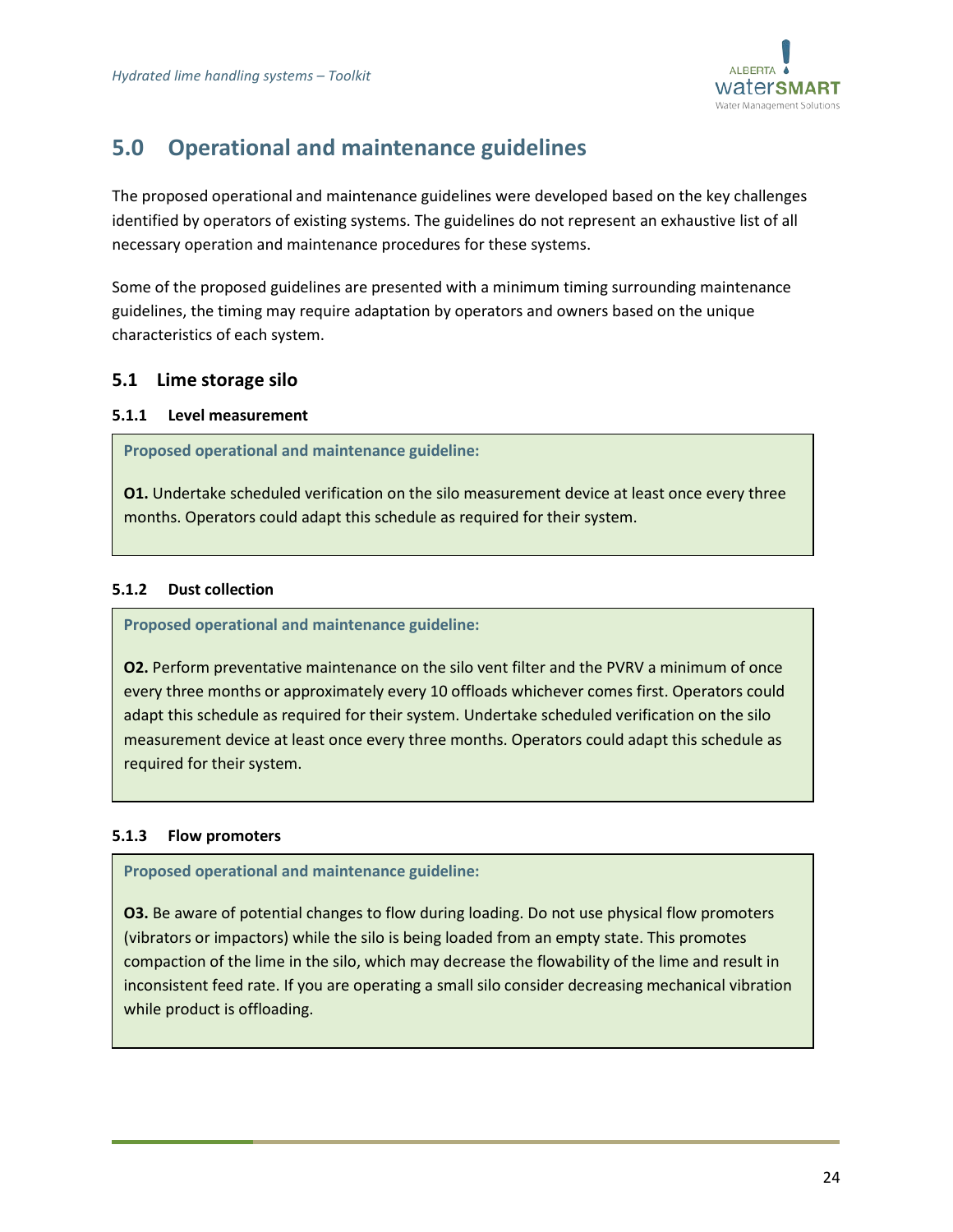

**Proposed operational and maintenance guideline:**

**O4.** If bridging over the rotary valve is an issue, implement a procedure to increase air flowrate through the aeration pads and/or aeration cone.

**Proposed operational and maintenance guideline:**

**O5.** Caution should be taken not to introduce too much air into the silo. This may create dust and cause product control challenges for control devices. Limit the amount of air introduced to the silo to what is required to ensure flowability.

#### <span id="page-24-0"></span>**5.1.4 Moisture control**

**Proposed operational and maintenance guideline:**

**O6.** To prevent moisture from entering the silo and creating level measurement and silo clogging challenges, ensure that the top of the silo is sealed during normal operation, the thief hatch is closed, and all fixtures on top of the silo are properly fastened.

# <span id="page-24-1"></span>**5.2 Lime transfer from the storage silo to the slurry mix tank**

#### <span id="page-24-2"></span>**5.2.1 Rotary valve**

**Proposed operational and maintenance guideline:**

**O7.** Test the slide gate valve located immediately downstream of the storage silo monthly.

#### <span id="page-24-3"></span>**5.2.2 Hopper**

**Proposed operational and maintenance guideline:**

**O8.** The vent on the hopper must be maintained in order to avoid dust in the workplace.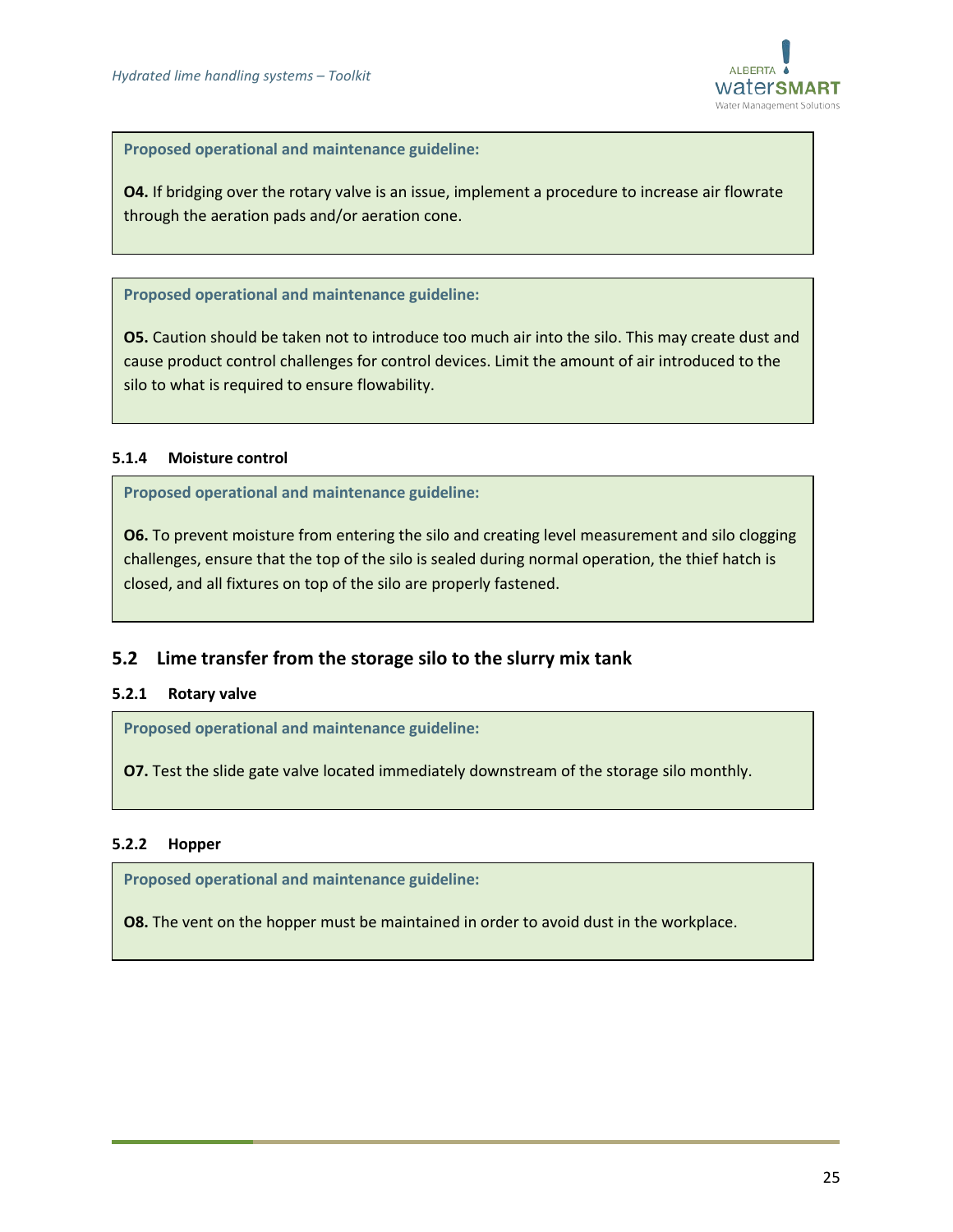

#### <span id="page-25-0"></span>**5.2.3 Chute to slurry mix tank**

**Proposed operational and maintenance guideline:**

**O9.** Implement a PM on the chute from the powder transfer components to the slurry mix tank to prevent plugging. Preventative maintenance should include a visual PM of the chute and the valves surrounding the chute during operator rounds.

# <span id="page-25-1"></span>**5.3 Lime handling system dosing and concentration control**

#### <span id="page-25-2"></span>**5.3.1 Lime dosing and transfer system**

**Proposed operation and maintenance guideline:**

**O10.** If a rotary valve is used at the sole method of lime powder volume control it may need to be changed out frequently due to valve erosion issues, this should be reflected in the PM schedule.

#### <span id="page-25-3"></span>**5.3.2 Slurry dosing and control system**

**Proposed operation and maintenance guideline:**

**O11.** Sample slurry prior to the reactor at a minimum of once per shift to ensure there is lime present in the slurry feed.

# <span id="page-25-4"></span>**5.4 Slurry mix tank**

#### <span id="page-25-5"></span>**5.4.1 Slurry mix tank venting and dust control**

**Proposed operation and maintenance guideline:**

**O12.** Ensure that the slurry mix tank vent is functioning at all times during operation to mitigate dust issues, control moisture upstream of the slurry mix tank, and minimize humidity within the slurry tank vapor space.

**Proposed operation and maintenance guideline:**

**O13.** The slurry mix tank vent scrubber should be visually inspected monthly. A differential pressure meter across the scrubber could also be used to indicate when full cleanings are required but should not be used as the sole means of determining maintenance requirements.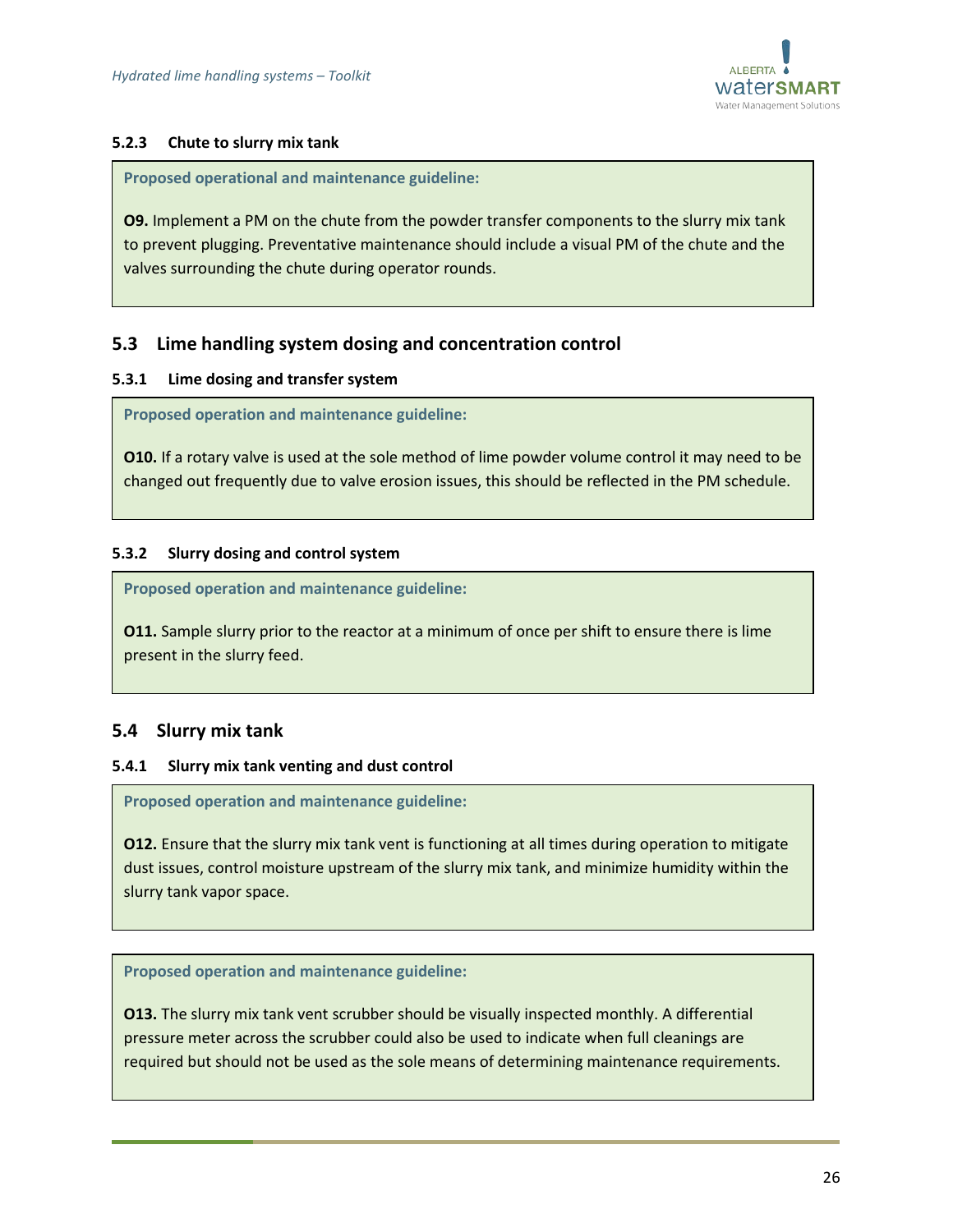

**Proposed operation and maintenance guideline:**

**O14.** Use the VFD or butterfly valve on the slurry mix tank vent to adjust the air intake as necessary to avoid plugging.

#### <span id="page-26-0"></span>**5.4.2 Slurry tank baffles**

**Proposed operation and maintenance guideline:**

**O15.** Consult your equipment supplier prior to making changes to critical slurry tank mixing equipment. Making changes without consultation can create greater system challenges instead of improvements. Particularly, do not remove baffles from the slurry tank.

#### <span id="page-26-1"></span>**5.4.3 Slurry tank agitator and mixing**

**Proposed operation and maintenance guideline:**

**O16.** If splashing due to the agitator is an issue, consider changing the slurry mix tank operating level or decreasing the agitator rotational speed, see design guideline 30. Note that the agitator should remain a minimum of one impeller diameter below the normal liquid level.

#### <span id="page-26-2"></span>**5.4.4 Slurry tank level measurement**

**Proposed operation and maintenance guideline:**

**O17.** Visually inspect the slurry mix tank level measurement device weekly, clean the device as necessary.

# <span id="page-26-3"></span>**5.5 Slurry transfer lines and feed pump**

#### <span id="page-26-4"></span>**5.5.1 Valves**

**Proposed operation and maintenance guideline:**

**O18.** Pinch valves used for modulation should be "pulsed" (fully open then fully closed, regulating flow with the duration of closure rather than orifice size) instead of partially opened to preserve lifetime.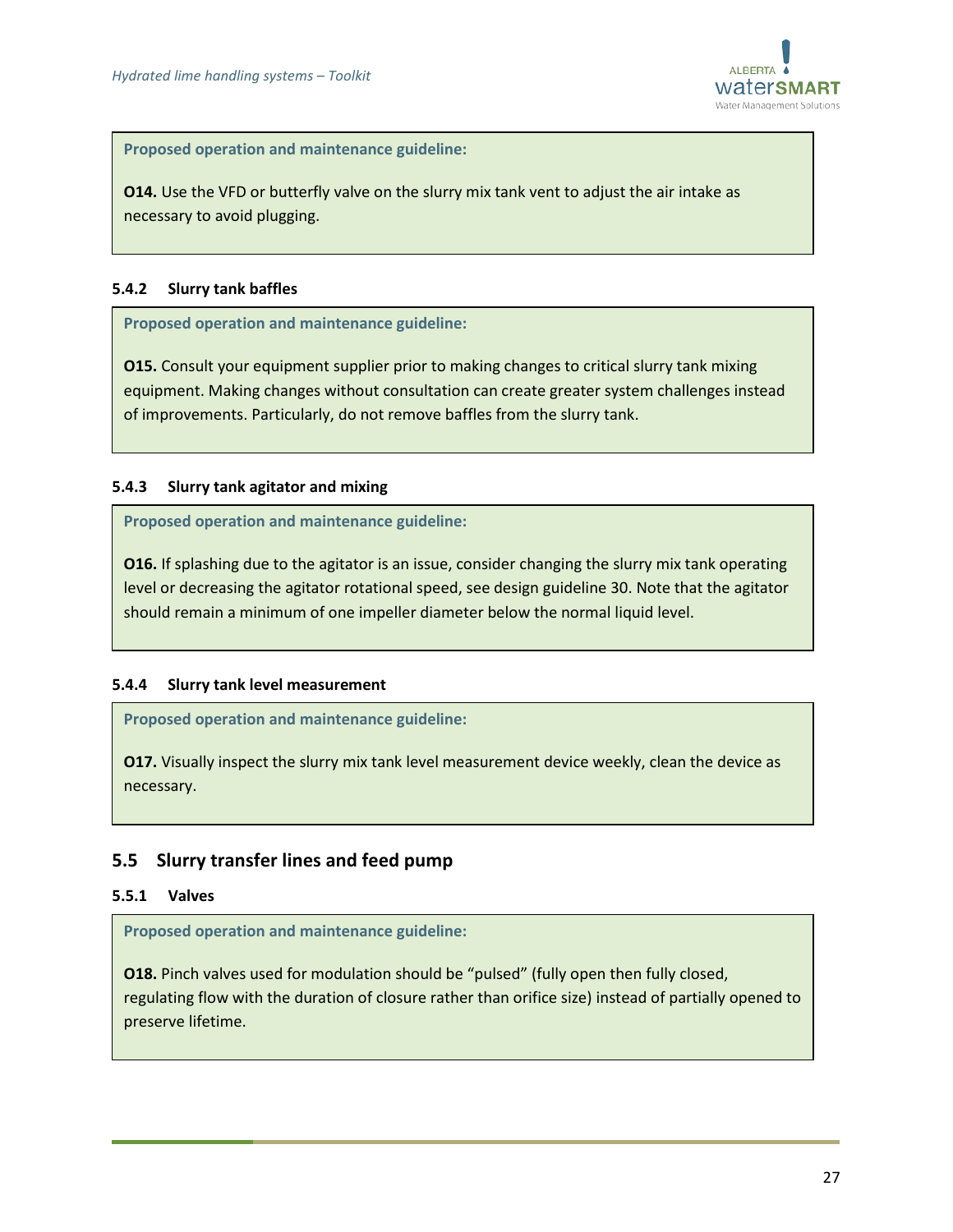

**Proposed operation and maintenance guideline:**

**O19.** Stroke control valves fully open / fully closed monthly to help reduce buildup.

#### <span id="page-27-0"></span>**5.5.2 Pumps**

**Proposed operation and maintenance guideline:**

**O20.** Backup pumps should be isolated and flushed before and after use.

**Proposed operation and maintenance guideline:**

**O21.** "Start and stop" operation can lead to plugging of the pump suction nozzle. Running a high flowrate with low slurry concentration had been seen to decrease pump suction nozzle plugging.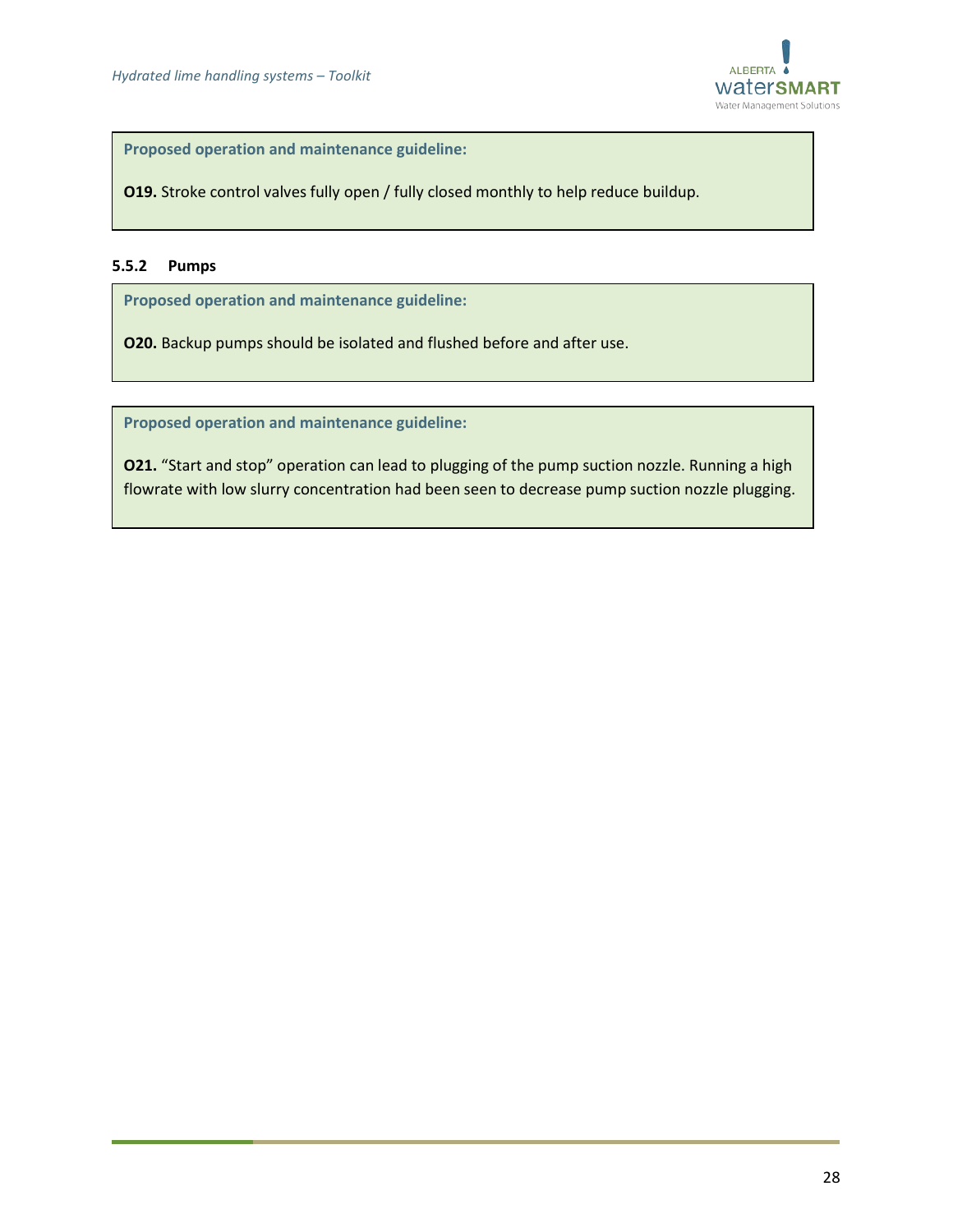

# <span id="page-28-0"></span>**5.6 Lime handling system preventative maintenance**

It is important for facilities to have a preventative maintenance schedule and it is suggested [Table 3](#page-28-1) should be used as a starting point to be adapted to each facility's needs.

<span id="page-28-1"></span>

| Table 3 - Suggested preventative maintenance schedule |  |  |  |  |
|-------------------------------------------------------|--|--|--|--|
|-------------------------------------------------------|--|--|--|--|

|                               | <b>Preventative maintenance</b><br>suggestion              | <b>Frequency</b>         |
|-------------------------------|------------------------------------------------------------|--------------------------|
| Silo level measurement device | Verification                                               | 3 months                 |
| Silo filter                   | Visual PM - cleaning or replacement if<br>necessary        | 3 months or 10 offloads  |
| <b>Silo PVRV</b>              | Visual PM - cleaning or replacement if<br>necessary        | 3 months or 10 offloads  |
| Rotary valve                  | Visual PM, change as needed<br>Calibrate are necessary     | 6 months                 |
| Hopper                        | Visual PM, clean as needed<br>Calibrate if necessary       | 6 months                 |
| Screw conveyor                | Visual PM, clean as needed<br>Calibrate if necessary       | 6 months                 |
| Chute                         | Visual PM, clean as needed                                 | Monthly                  |
| Tank vent                     | Cleaned                                                    | Monthly                  |
| Tank level measurement        | Visual and cleaning as needed                              | Every 2 weeks            |
| Tank                          | Acid clean                                                 | Every 2 weeks - 8 months |
| Pumps                         | Acid clean                                                 | Weekly - 3 months        |
| <b>Transfer line valves</b>   | Visual PM, cleaned as needed<br>Change valves if necessary | 3 months                 |
| <b>Transfer lines</b>         | Acid washed<br>Changed if hose                             | Monthly - 8 months       |